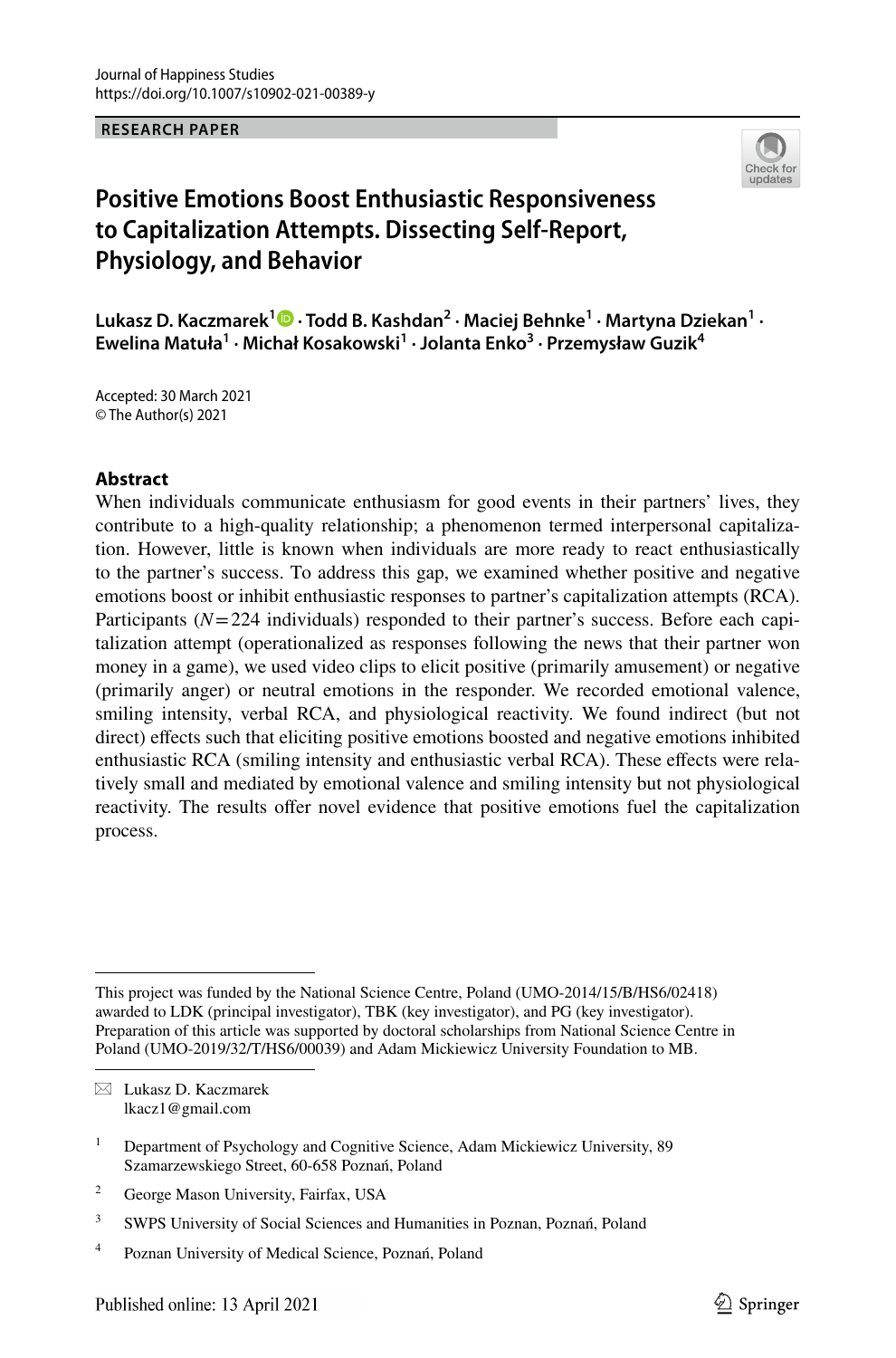# **1 Introduction**

When good things happen, individuals communicate their positive events to others; a phe-nomenon termed capitalization attempts for positive events (Gable et al., [2004](#page-16-0); Langston, [1994\)](#page-17-0). The most desirable response to a capitalization attempt occurs when partners (responders) showcase enthusiasm for the information disclosed as opposed to being passive, withdrawn, or directly undermining the retelling of past positive events (Gable et al., [2006;](#page-16-1) Woods et al., [2015\)](#page-18-0). Although the efects of enthusiastic responding are promising, little is known what afective states motivate responders to be enthusiastic in response to other's good events (c.f. Peters, Reis, & Gable, [2018a,](#page-17-1) [2018b](#page-17-2), for a review).

We aimed to uncover whether positive emotions' elicitation fosters and negative emotions inhibit enthusiastic responding to accomplishments in romantic relationships. We aimed to account for three interrelated but relatively independent levels of the emotional response: experience (whether individuals feel pleasure or displeasure in the situation), physiological responses (how individuals mobilize their energy needed for emotion expression and action), and behaviors (how individuals express their feelings and act upon emotions) (Mauss et al., [2005\)](#page-17-3). Going beyond self-report is necessary for explaining which systems need to be engaged in individuals to achieve greater readiness for enthusiastic responding. Moreover, using physiological methods allows researchers to observe behavior without the interpretative difficulties inherent with self-reports (Enko et al., [2020](#page-15-0)).

# **2 The Importance of Being Enthusiastic to the Communicated Good News**

There are four ways to react when another person shares positive self-relevant information: active–constructive, passive-constructive, passive–destructive, and active-destructive feedback (Gable et al., [2004;](#page-16-0) Pagani et al., [2013\)](#page-17-4). Active–constructive feedback is defned as enthusiastic support and is the healthiest way to respond to a capitalization attempt. In contrast, the other three types of feedback—passive-constructive (understated support), passive–destructive (ignoring the event or the partner), and active-destructive (demeaning the event)—are linked to negative outcomes (Gable et al., [2004,](#page-16-0) [2006](#page-16-1); Woods et al., [2015](#page-18-0)).

Individuals receiving more enthusiastic feedback report greater life satisfaction (Gable et al., [2012](#page-16-2)), happiness (Demir & Davidson, [2013;](#page-15-1) Gable et al., [2004\)](#page-16-0), positive afect (Gable et al., [2004;](#page-16-0) Monfort et al., [2014](#page-17-5); Lambert et al., [2013](#page-17-6)), less anxiety (Gable et al., [2012\)](#page-16-2) and negative afect (Gable et al., [2004;](#page-16-0) Monfort et al., [2014](#page-17-5)). Moreover, individuals feel more understood, grateful, and cared for by their partners after receiving enthusiastic responses following positive self-disclosures (Gable et al., [2006](#page-16-1); Woods et al., [2015](#page-18-0)). Furthermore, enthusiastic responding within couples facilitates relationship quality (Donato et al.,  $2014$ ; Gable et al.,  $2006$ ), intimacy (Otto et al.,  $2015$ ), and trust (Gable et al.,  $2004$ ). Positive outcomes of enthusiastic responding occur for spontaneous (Gable et al., [2006](#page-16-1)) as well as trained responses (Conoley et al., [2015](#page-15-3); Woods et al., [2015](#page-18-0)), for the capitalizer (Woods et al., [2015](#page-18-0)) and the responder (Schueller, [2012\)](#page-18-1), in clinical (Otto et al., [2015](#page-17-7)) and non-clinical groups (Lambert et al., [2013\)](#page-17-6).

Despite the benefts of sending and receiving enthusiastic feedback, the capitalization literature focused on understanding the responder's perspective is limited. What we do know is that the willingness to provide enthusiastic feedback might result from individuals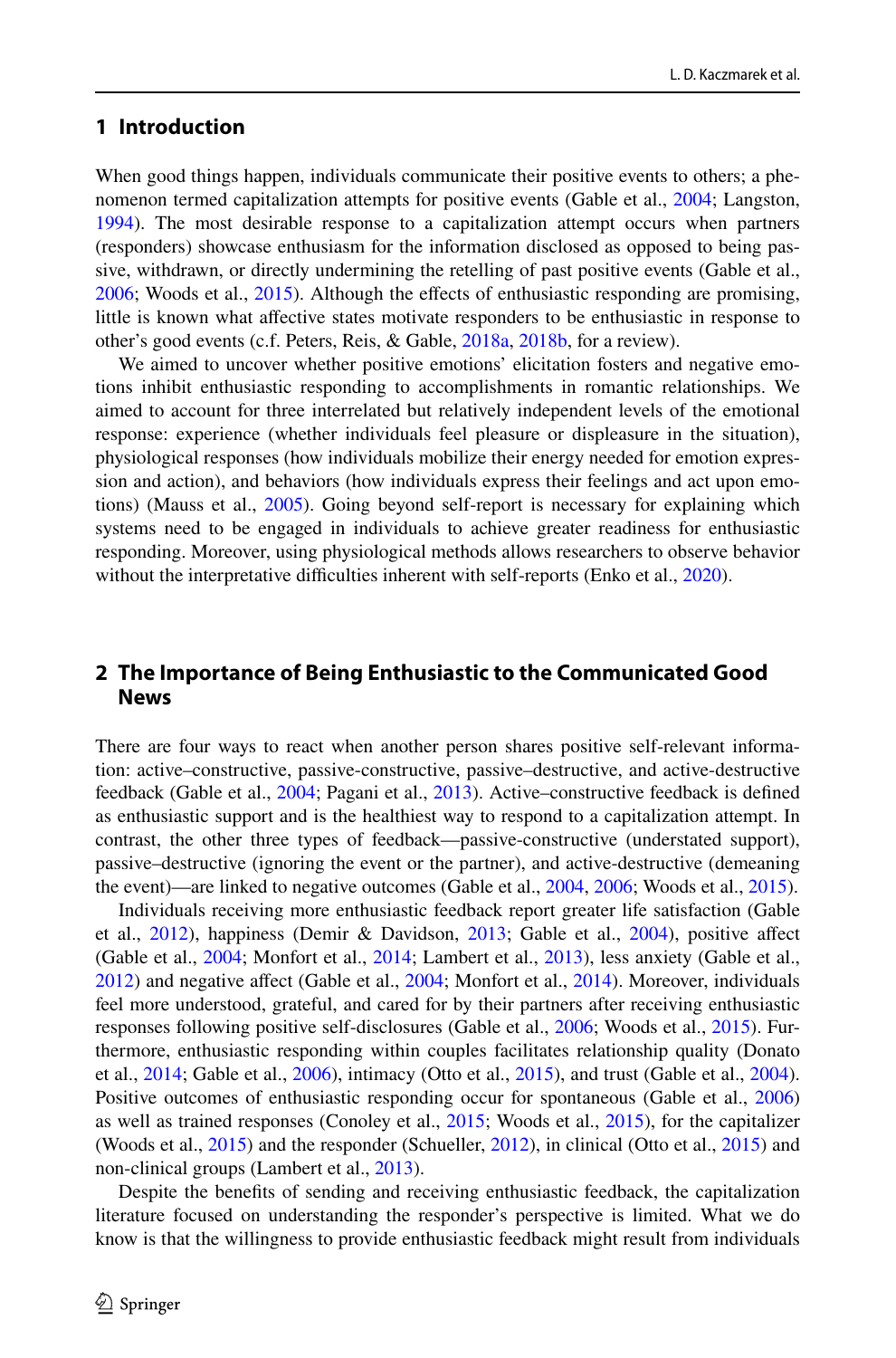enjoying making others feel good because it also increases their own positive emotions (Reis et al., [2017;](#page-17-8) Zaki & Williams, [2013](#page-18-2)). Moreover, responders might be more likely to respond with enthusiasm when they believe that increasing their partner's happiness facilitates their performance (Netzer et al., [2015](#page-17-9)). Finally, responders might respond with enthusiasm because individuals obtain a self-esteem boost by including successful close partners into their self-concept and "basking in refected glory" (Peters et al., [2018a,](#page-17-1) [b\)](#page-17-2). In contrast, enthusiastic capitalization feedback is inhibited when partners possess personality traits related to negative emotionality such as social anxiety (Kashdan et al., [2013](#page-16-3)), insecure attachment (Shallcross et al., [2011](#page-18-3)), or experience depressive symptoms (Horn et al., [2017\)](#page-16-4).

What we do not know about responders is whether there are situational efects that enhance or dampen enthusiasm towards partner accomplishments. Manipulating situational factors might afect responder behavior (Kaczmarek et al., [2021\)](#page-16-5). Establishing directional links is essential for evidence-based practice, such as positive psychological interventions (or happiness interventions) targeting the capitalization process in everyday life (Lambert et al., [2013;](#page-17-6) Schueller, [2012\)](#page-18-1) or in education settings (Seligman et al., [2009](#page-18-4)). Building upon prior work, we tested whether responders are more likely to provide more enthusiasm upon experiencing positive emotions or dampen enthusiasm upon experiencing negative emotions such as anger.

# **3 Capitalization Support and Emotions**

We propose that preceding affective states partially determine when some individuals are more likely to respond with enthusiasm to partner capitalization attempts. We build this expectation upon theories proposing that a person's current emotions infuence motivation to act in a certain way (DeWall et al., [2016;](#page-15-4) Fredrickson, [2001](#page-16-6); Frijda, [1986](#page-16-7); Izard & Ackerman, [2000\)](#page-16-8). For instance, positive emotions motivate individuals to be prosocial (Aknin et al., [2017](#page-15-5)). Resources for enthusiastic responses may be readily accessible to partners experiencing positive emotions before their partner's capitalization attempt. In contrast, experiencing negative emotions can hinder an enthusiastic response because transitioning from negative to positive emotional states is likely to be particularly burdensome compared to switching from neutral to positive emotional states (Cacioppo & Berntson, [1994;](#page-15-6) Russell & Carroll, [1999](#page-17-10)).

# **4 A Multivariate Approach to Capitalization**

The majority of literature on capitalization assesses emotions using self-reports (e.g., Demir & Davidson, [2013](#page-15-1); Ilies et al., [2015](#page-16-9)). Only three capitalization studies used phys-iological indicators (Gouin et al., [2019;](#page-16-10) Monfort et al., [2014;](#page-17-5) Peters, Reis, & Jamieson, [2018a,](#page-17-1) [b](#page-17-2)). Subjective, physiological, and behavioral responses are only moderately interrelated during a response to an afective stimulus (Mauss & Robinson, [2009;](#page-17-11) Mauss et al.,  $2005$ ). This suggests that self-reports are insufficient to explain physiology and, above all, behavior in the capitalization process. For instance, a recent study indicated the benefts of accounting for cardiovascular responses in positive psychological interventions because the cardiovascular response indicates the threat was predictive of lower behavioral engagement in the intervention (Enko et al. [2020\)](#page-15-0).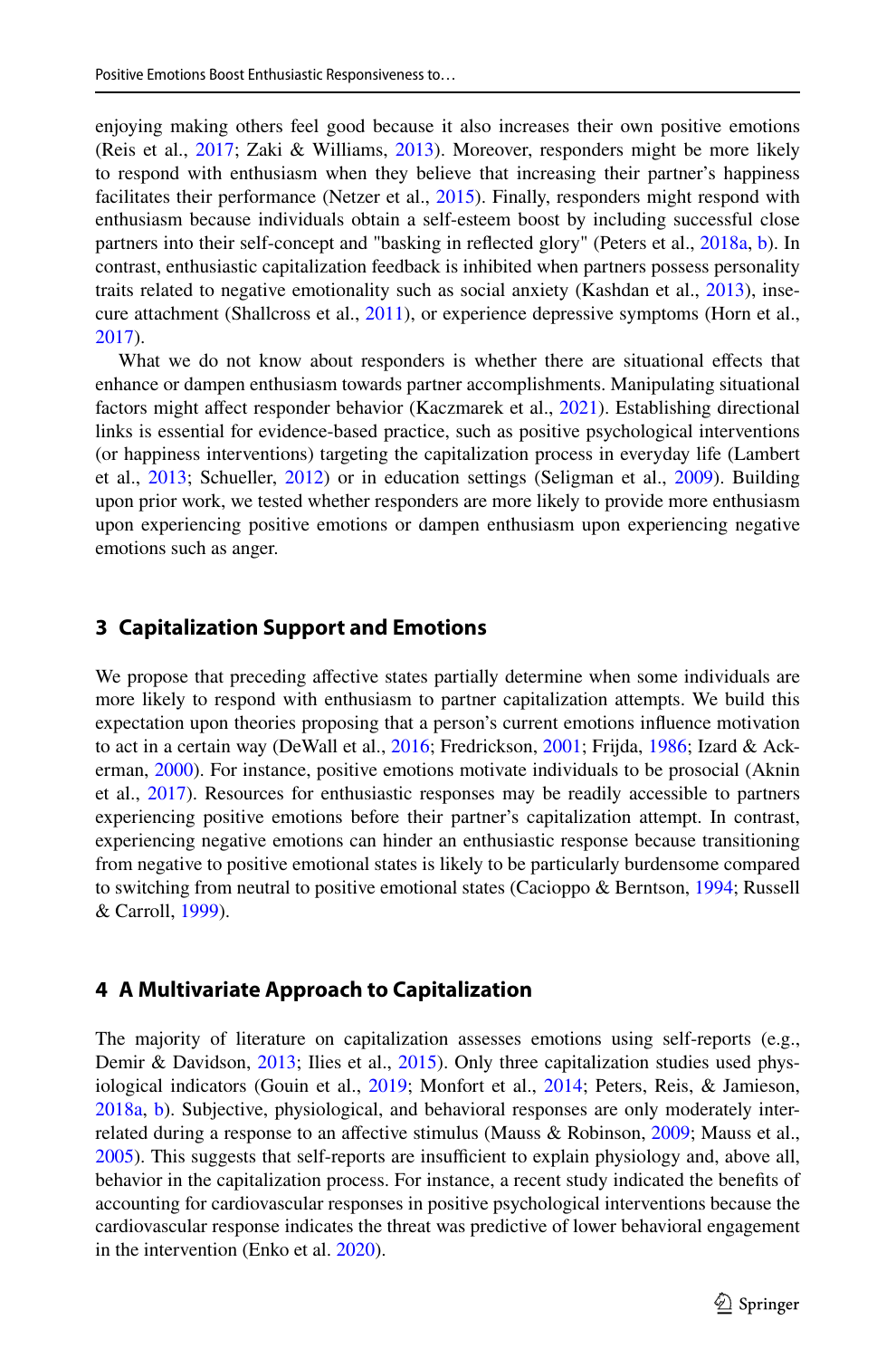Studies on capitalization might also beneft from a more fne-grained investigation into the emotional reaction of responders. Responding with enthusiasm requires mobilization of physiological activity (Shiota et al., [2011](#page-18-5)). Moreover, physiological responses offer several methodological advantages, such as continuous, relatively unobtrusive measurement. Finally, there are benefts of interpreting self-reports, physiology, and behavior together. For instance, similar behavioral responses might be interpreted as trust or risk-taking depending on whether the same behavior (e.g., entrusting money to other individuals) is accompanied by parasympathetic (tend-and-befriend) or sympathetic (fight-or-fight) activation (Drążkowski et al., [2017\)](#page-15-7). Consequently, if physiological responses were not engaged and did not mediate the relationship between the provision of afective stimuli and responding to partner's success, we might interpret that the process is guided by refective rather than an impulsive system which dominates when homeostasis is disturbed (Strack & Deutsch, [2004\)](#page-18-6). Increasing the output of capitalization studies reaching beyond self-report and behavior is likely to provide a nuanced understanding of what states are necessary for responders to supply relational enthusiasm.

We focused on physiological processes that refect a balance between sympathetic vs. parasympathetic arousal. Higher sympathetic activation (or parasympathetic withdrawal) is indicated by increases in heart rate, systolic blood pressure, diastolic blood pressure, and skin conductance that indicates activation of sweat glands (Blascovich et al., [2011](#page-15-8)). Moreover, a recent study on capitalization focused on cardiovascular markers of challenge/ threat (Peters, Reis, & Jamieson, [2018a,](#page-17-1) [2018b\)](#page-17-2). Decreased cardiac output (the amount of blood pumped by the heart in a minute) and increased total peripheral resistance (resistance of blood fow due to narrowing of arteries in response to cortisol) are characteristic for threatened individuals with little control over the situation. The oppositive hemodynamic response (increased cardiac output and decrease total peripheral resistance) is characteristic for challenged individuals who feel in control of the situation and successfully perform the tasks (Behnke & Kaczmarek,  $2018$ ). The study on capitalization and cardiovascular challenge/threat response found that cardiovascular threat responses correlated with less enthusiastic responses to capitalization attempts (Peters, Reis, & Jamieson, [2018a,](#page-17-1) [b](#page-17-2)).

In our research, we accounted for smiling intensity in two forms of emotion expression: spontaneous (refecting what individuals are experiencing, e.g., pleasure) or posed (when individuals deliberately form and present facial displays to exert social infuence) (Crivelli & Fridlund, [2018\)](#page-15-10). Facial expression was already used in a previous study on capitalization and revealed greater sensitivity to types of capitalization feedback relative to physiological measures (skin conductance) (Monfort et al., [2014\)](#page-17-5). The previous study used a facial expression to observe the efects of capitalization responses in the capitalizer and the responder. We used smiling intensity to observe whether afective stimuli produced meaningful responses (increasing spontaneous smiling for positive and suppressing smiling for negative clips), and whether responders smile to convey enthusiasm non-verbally to the capitalizer while providing feedback (increasing or suppressing posed smiles dependent on elicited emotions).

## **5 Present Study**

We aimed to examine how elicited positive and negative emotions infuence responding to a partner's success (i.e., RCA). We developed an experimental procedure for romantic couples in which partners watched flm clips that elicited positive or negative emotions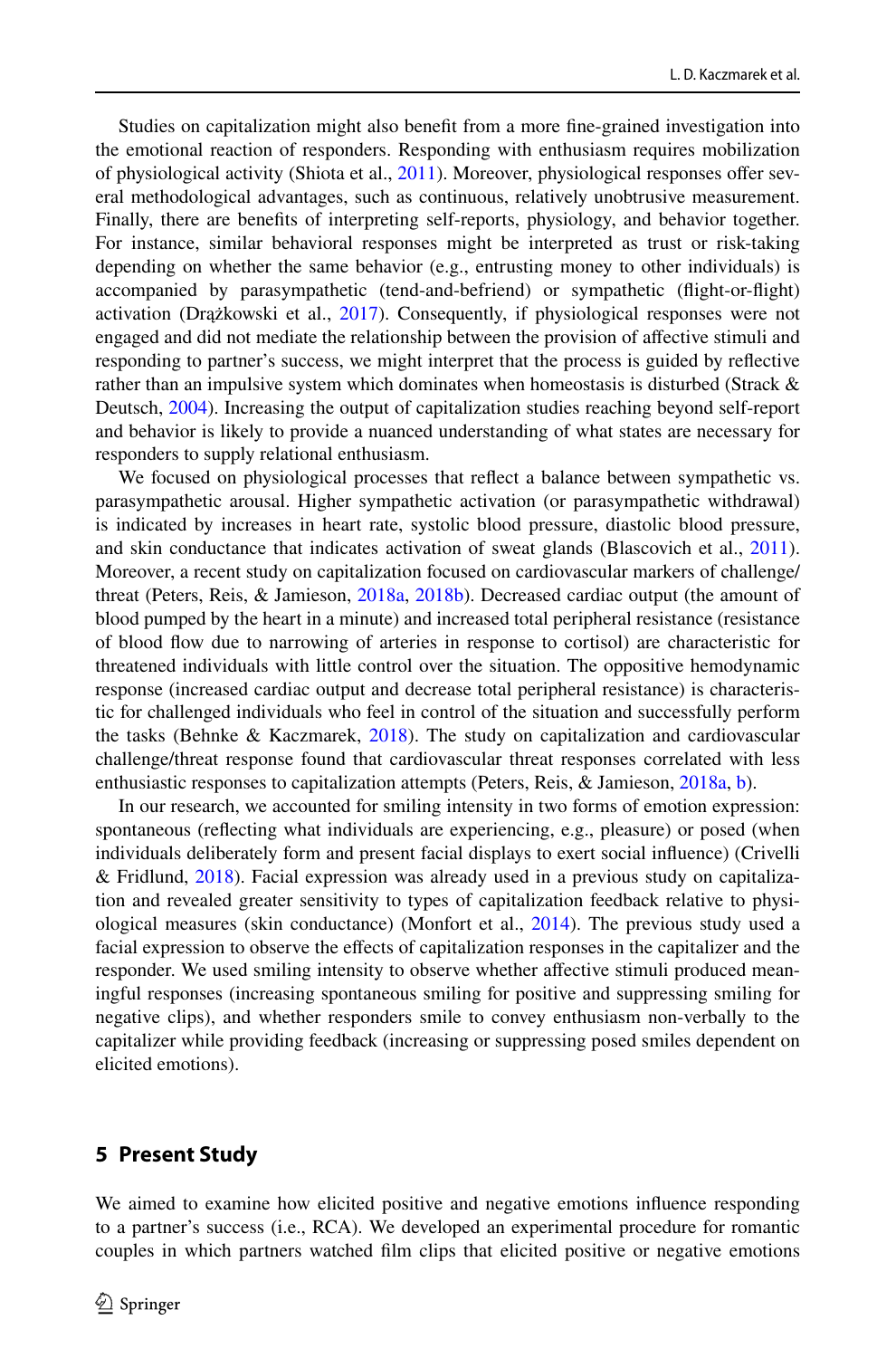and subsequently responded to their partner's capitalization attempts. We accounted for smiling intensity and verbal response as indicators of enthusiastic RCA. We also measured emotions (emotional valence, smiling intensity, and physiological reactivity) to account for mediators. By testing mediation (or indirect efects), we examined whether emotions explain why individuals watching afective clips provided enthusiastic responses to their partner's capitalization attempts or diminished their enthusiasm for partner's accomplishments. Moreover, mediators' inclusion often increases power relative to testing total effects only (Kenny & Judd, [2014](#page-16-11); O'Rourke & MacKinnon, [2015\)](#page-17-12). Thus, testing mediation decreases the odds of type II error when less pronounced efects are studied. Building upon prior studies (Aknin et al., [2017](#page-15-5); Fredrickson et al., [2008](#page-16-12); Lambert et al., [2013](#page-17-6)), we expected that elicited positive emotions would facilitate enthusiastic responding whereas negative emotion would inhibit enthusiastic responding. We expected that the efects of elicited emotions on responding to partners' success would be mediated by physiological responses with lower sympathetic activation / higher parasympathetic activation (i.e., lower blood pressure reactivity) predictive of stronger enthusiasm and more smiling intensity. We also expected that the cardiovascular threat response (lower CO and higher TPR) would predict less enthusiastic feedback (Peters, Reis, & Jamieson, [2018a,](#page-17-1) [b](#page-17-2)).

# **6 Method**

#### **6.1 Participants**

This study involved 224 individuals (50.00% female) between the ages of 18 and 33  $(M=22.35, SD=2.62)$  that were in a committed romantic heterosexual relationship for at last two months (Gable et al., [2012\)](#page-16-2). Relationship length ranged from two months to 10 years (*M*=2.90 years, *SD*=2.05). Approximately 46% of the sample was in a relationship without living together, 33% lived together, 15% was engaged, and 6% was married. Both dating partners from each couple were tested at the same time in separate cubicles. Of note, we invited couples but tested them as individuals with the same role of the responder in the experiment. We aimed that the participants were not aware of what their partner was actually doing by the physical separation of each person. After their physical separation, participants received specifc instructions regarding their role in the experiment (responder) and bogus information about their partner's role (capitalizer). In fact, messages that were supposed to be sent by the capitalizer were predefned messages sent by the computer simulating the capitalizer. Thus, each person in the couple generated the same type of data, i.e., three responses to capitalization attempts. The total number of cases for the analysis was  $N=672$ . We assumed, however, that the data provided by each participant within a couple were interrelated as a result of emotion coregulation within couples that might occur before the experiment (Butler, [2017\)](#page-15-11) and sharing traits related to emotional processing that might cause the participants to respond in a similar way to stimuli used in our experiment (Watson et al., [2004](#page-18-7)). Consequently, we accounted for this dependency while running power analysis by using methods recommended for dyadic data (APIMPow-erR; Ackerman et al., [2016](#page-15-12)). We found that at least 92 dyads were needed to achieve sufficient power of 0.80 to detect small-to-medium efect sizes (*β*=0.20) observed in laboratory studies on capitalization (Kashdan et al., [2013\)](#page-16-3). We collected additional data to account for missing data that usually occurs in psychophysiological studies.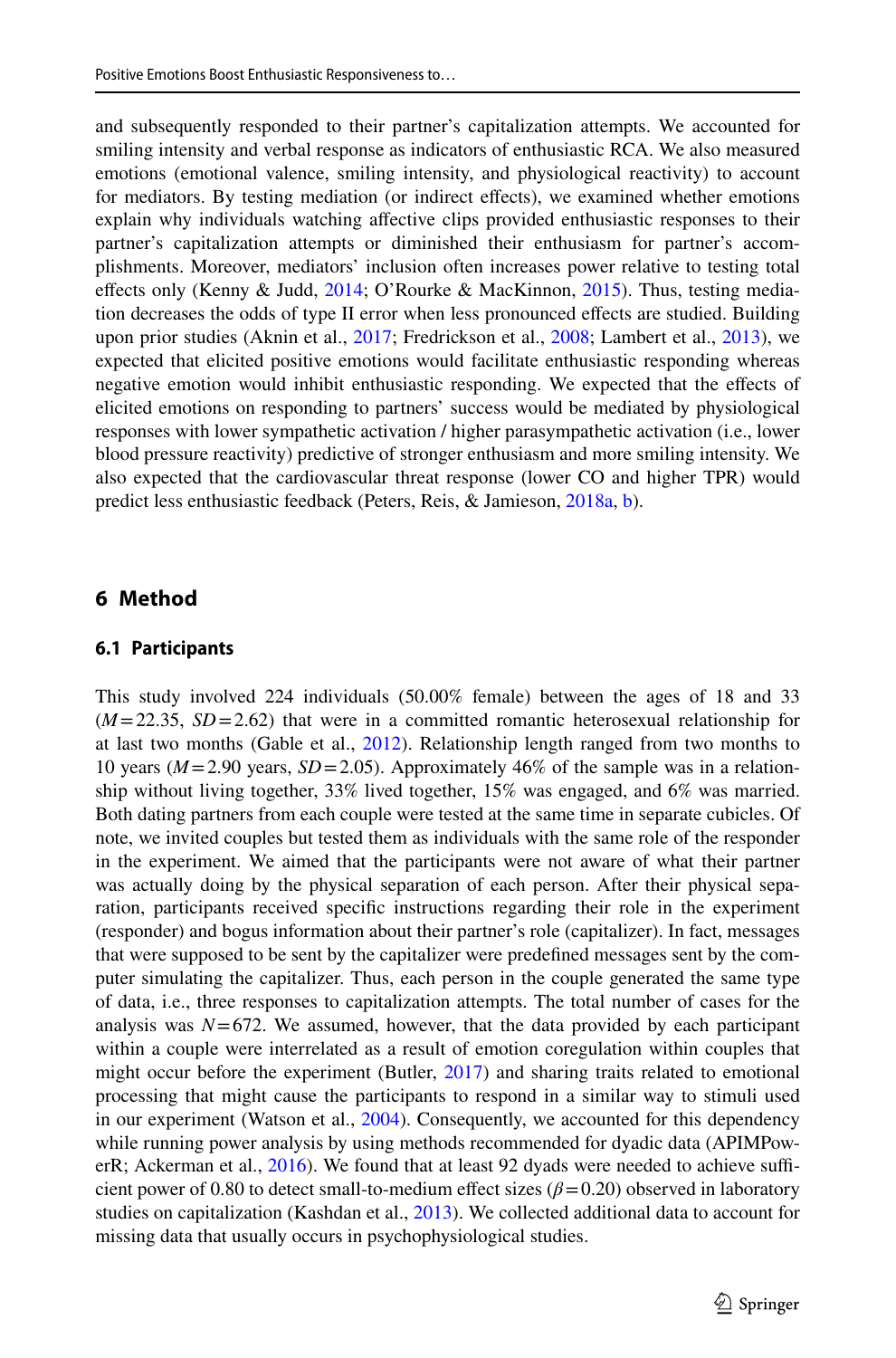Participants BMI scores ranged between  $16.51$  and  $29.96$  kg/m<sup>2</sup> ( $M = 22.33$ ,  $SD = 2.63$ ). Exclusion criteria included a diagnosis of cardiovascular disease or hypertension and BMI>30. Participants avoided eating for at least one hour before the experiment. They refrained from physical exercise and the intake of cafeine, nicotine, alcohol, or non-prescription drugs for at least two hours before the experiment. Each participant provided written informed consent and received a cinema ticket. Institutional Ethics Committee approved the study.

# **6.2 Materials**

#### **6.2.1 Responses to Capitalization Attempts**

After each success information received from the partner, participants provided verbal/ written (text) and non-verbal (selfe) feedback. This feedback was supposed to be sent to partners, but in fact, it was collected by the computer (Conoley et al., [2015](#page-15-3); Kashdan et al., [2013\)](#page-16-3). Accounting for selfes, we aimed to extend the scope of capitalization research by introducing non-verbal social signaling of emotions in responders.

**Selfes.** We asked participants to send a selfe (i.e., a photograph of themselves) to their partners. Participants looked at the camera located over the PC monitor and pressed Space to have a digital picture taken. Sending selfes, e.g., via social media, is a modern method of communicating emotions (Manovich et al., [2017](#page-17-13)). Selfes that individuals send to others or distribute via social media usually present posed expressions of emotion that might difer from the spontaneous expressions in their weaker relationship to experience and stronger to socializing intentions (Crivelli et al., [2015\)](#page-15-13).

**Verbal RCA.** Responders sent the selfe along with a predefned message, which they selected from a range of fve choices: (1) enthusiasm for the success (e.g., "Wonderful! You did a great job!"), (2) understated response (e.g., "Ok. Good."), (3) ignoring the success (e.g., "Not much happening here"), (4) demeaning the success (e.g., "I bet the task wasn't very hard"), or (5) refraining from communication and sending no message. Participants were choosing from a new set of predefned responses in each round. This type of responses has been shown to be valid in prior studies as indicated by more positive facial expressions, verbal responses, emotions, and subjective evaluations when the receiver received enthusiastic feedback (Lambert et al., [2013;](#page-17-6) Monfort et al., [2014;](#page-17-5) Reis et al., [2010\)](#page-17-14). Responses to capitalization attempts were binary-coded into enthusiastic vs. non-enthusiastic responses based on theoretical considerations (Gable & Reis, [2010\)](#page-16-13), confirmatory factor analysis (Pagani et al., [2013\)](#page-17-4), as well as research showing the independence and opposition between enthusiastic and non-enthusiastic responses (Demir & Davidson, [2013;](#page-15-1) Gable et al., [2004,](#page-16-0) [2006\)](#page-16-1).

## **6.2.2 Elicited Emotions**

In a counterbalanced order, we presented 2-min stimuli from validated flm clip databases (Rottenberg et al., [2007;](#page-17-15) Schaefer et al., [2010\)](#page-18-8). Clips were grouped into three categories: amusement ("The visitors", "When Harry met Sally", "A fsh called Wanda"), anger ("American History X","In the name of the father ", "Man bites dog"), and neutral ("Blue", "The lover", "Emperor"). The results section presents the manipulation checks. Data from the validation study indicates that the amusing clips elicit more tenderness, joy, elation, satisfaction, and calmness relative to neutral clips, all Cohen's *d*s from 0.52 to 3.05;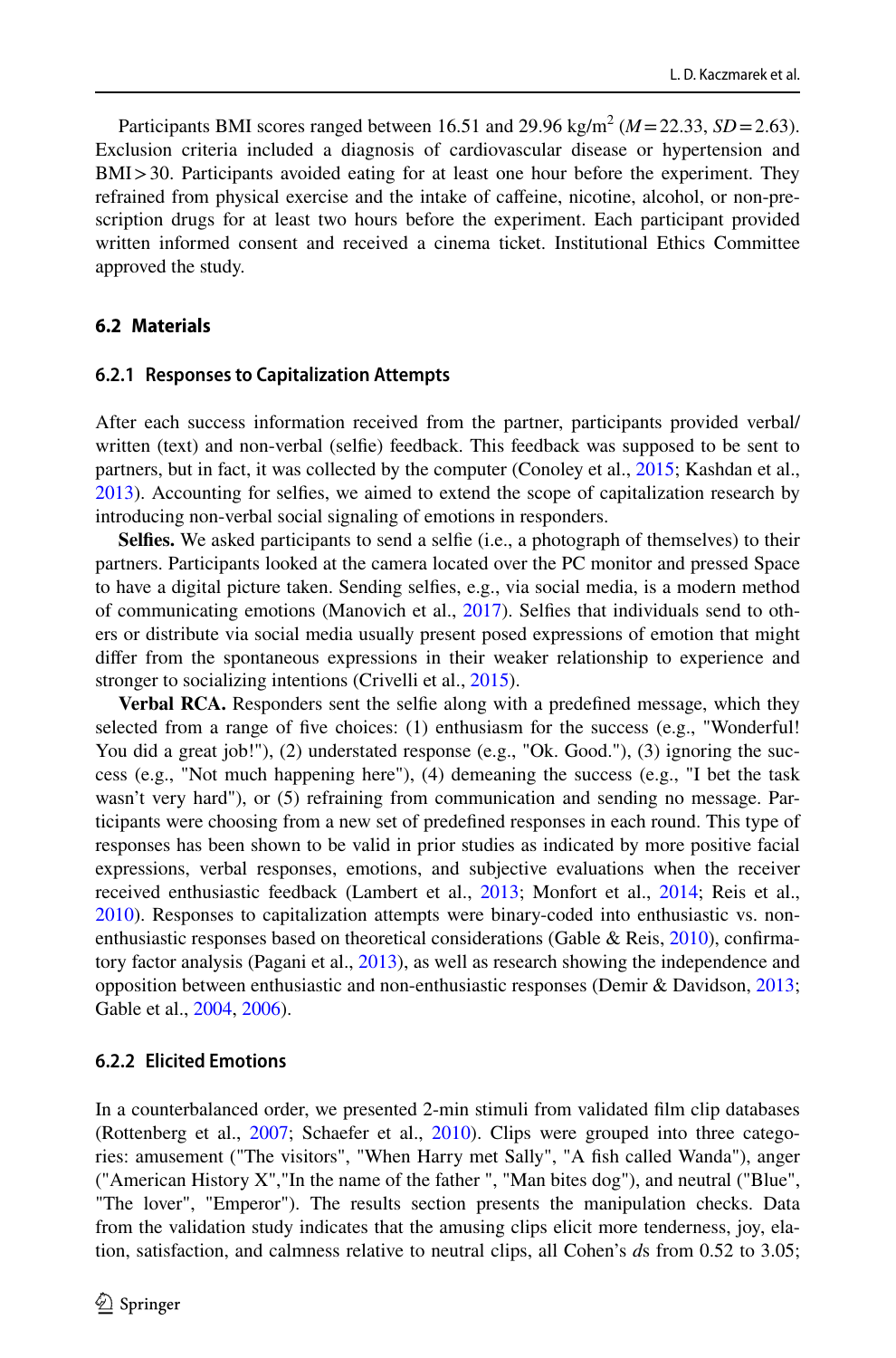medium-to-very large efect sizes (Schaefer et al., [2010\)](#page-18-8). Clips that elicit anger and fear also elicited more disgust, anxiety, shame, sadness, and guilt relative to the neutral clip, all Cohen's *d*s from 0.49 to 3.39; medium-to-very large efect sizes. This suggests that the positive clips elicited amusement along with a wide range of other positive emotions, and negative clips elicited anger along with other negative emotions.

#### **6.2.3 Emotional Valence**

Participants reported the valence of their emotional experience continuously with Response Meter (ADInstruments, New Zealand) using a slide control with a scale from 1 ("extremely negative") to 10 ("extremely positive"). The signal was sampled at a rate of 1000 Hz by Powerlab 16/35 (ADInstruments, New Zealand) and further processed using LabChart 8.19 software (ADInstruments, New Zealand). Electronic rating scales are reliable and valid (Ruef & Levenson, [2007](#page-17-16)).

## **6.2.4 Smiling**

We used an automated facial expression analysis with Quantum Sense (Quantum CX, Poland) validated in prior research (e.g., Kaczmarek et al., [2019](#page-16-14)) to measure smiling intensity during watching the clips and displayed in selfes. We continuously recorded each participant's facial expressions using an HD camera mounted on the PC screen's top. This software uses a neural network to detect and classify facial expressions by comparing the target face against the prototypical expression of basic emotions. This software returns the intensity of the basic emotions as the percentage of given emotions on a scale from 0 to 1 at each video frame, with higher values representing stronger expressions. We used the percentage of expressions labeled "happiness" as the indicator of smiling intensity. We subtracted baseline smiling intensity from the smiling intensity in response to a stimulus (e.g., watching an amusing clip) to control for individual diferences in baseline expressions. Computerized solutions achieve accuracy comparable to naïve human coders for spontaneous facial expressions, higher than naïve human coders for staged facial expressions (Krumhuber et al., [2019\)](#page-17-17), and slightly lower accuracy than FACS coding by trained raters (Lewinski et al., [2014](#page-17-18)). This system's limitation is that the smiling intensity was evaluated in relation to the prototypical expression of other individuals in the training set that was used for machine learning rather than the participants' own resting and smiling. Moreover, the system did not distinguish between diferent types of smiles (e.g., Duchenne smiles vs. non-Duchenne smiles). Thus it informed about smiling intensity but not its specifc social function (Rychlowska et al., [2017](#page-18-9)).

## **6.2.5 Physiology**

**Heart Rate.** Ag–AgCl surface electrodes placed on the chest were used to record electrocardiogram sampled at 1000 Hz with BioAmp and Powerlab 16/35 AD converter (ADInstruments, New Zealand). Heart rate in beats per minute (BPM) was calculated with Lab-Chart 8.1 based on the RR intervals in consecutive cardiac cycles. Higher HR refects sympathetic activation and or parasympathetic withdrawal (Blascovich et al., [2011\)](#page-15-8).

**Hemodynamic Parameters.** Systolic blood pressure (SBP), diastolic blood pressure (DBP), cardiac output (CO), and total peripheral resistance (TPR) were recorded continuously using Finometer MIDI (Finapres Medical Systems, Netherlands) and Finometer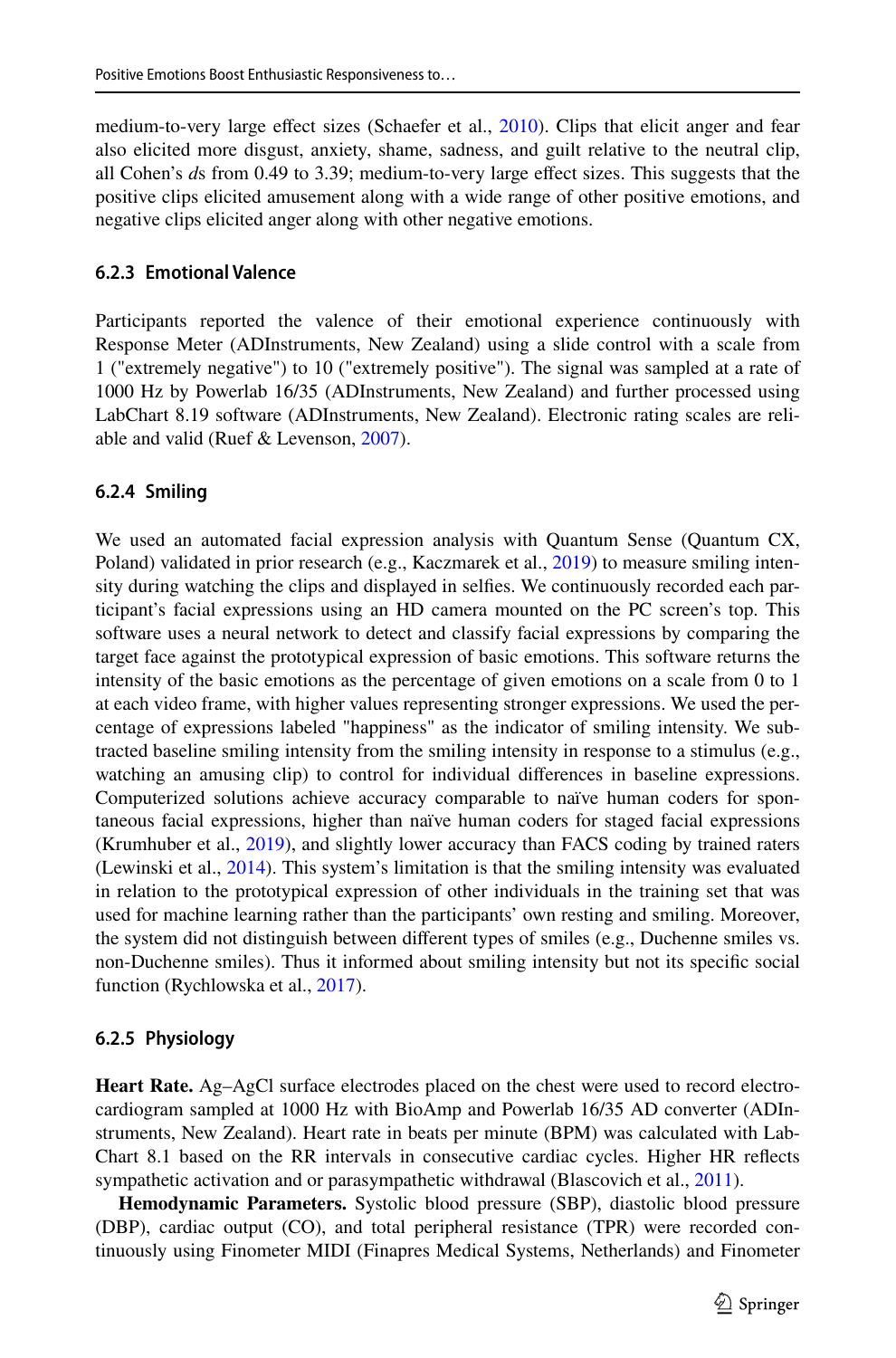NOVA (Finapres Medical Systems, Netherlands) analyzed with BeatScope 2.0 (Finapres Medical Systems, Netherlands). CO (the amount of blood ejected from the heart during a minute) and TPR (a measure of the total vascular resistance) have been used as markers used for the evaluation of threat. Decreases in CO worsen cardiac efficiency and are often observed when individuals are threatened (Jamieson et al., [2012\)](#page-16-15).

**Skin Conductance.** Electric skin conductance levels were sampled with the GSR Amp (ADInstruments, New Zealand) at 1000 Hz and reported in microsiemens (µS). Electrodes of 8 mm diameter with a TD-246 sodium chloride paste were attached to the medial phalanges of digits II and IV of the left hand. Skin conductance is a measure of sympathetic arousal and is related to affective processing (Waugh et al., [2011\)](#page-18-10).

## **6.3 Procedure**

Upon arrival, couples were separated into cubicles with no eye contact or talking in a sound-attenuated and air-conditioned room. We attached biosensors, instructed participants on using the rating scale for emotion assessments, and informed participants about a cognitive task that one partner would complete while the second partner waited. The experiment began with a 5-min baseline (Fig. [1\)](#page-7-0).

To examine the role of emotions in capitalization responding, we used a validated procedure where each participant was assigned the role of responder and was misinformed that their partner was solving tasks that required high cognitive skills and fast responding (Monfort et al., [2014](#page-17-5)). In fact, there were no tasks to be actually solved by any of the participants. During the experiment, each participant completed three rounds consisting of (1) waiting for the partner while watching the film clips  $(T1)$ ;  $(2)$  receiving bogus information about the partner's success; and (3) sending the feedback (T2). Couples were randomly assigned to three experimental groups, positive emotions elicitation  $(n=78)$ , negative emotions elicitation ( $n=78$ ), or a neutral condition ( $n=68$ ). To elicit emotions, we used 2-min film clips from validated databases (Rottenberg et al., [2007](#page-17-15); Schaefer et al., [2010](#page-18-8)) and presented them in a counterbalanced order.

In each of three rounds, participants were informed by their partner that he or she succeeded in solving the task and was rewarded \$1.50. This message was, in fact, predefned and sent by the computer. After receiving bogus information about the partner's success, participants provided non-verbal (a selfe) and verbal/written (text response) feedback to partners (Conoley et al., [2015](#page-15-3); Kashdan et al., [2013](#page-16-3)). Finally, participants were screened for suspicion and debriefed. We asked participants whether they were convinced during the

**Study Procedure** 

 $\times$  3



<span id="page-7-0"></span>**Fig. 1** Study procedure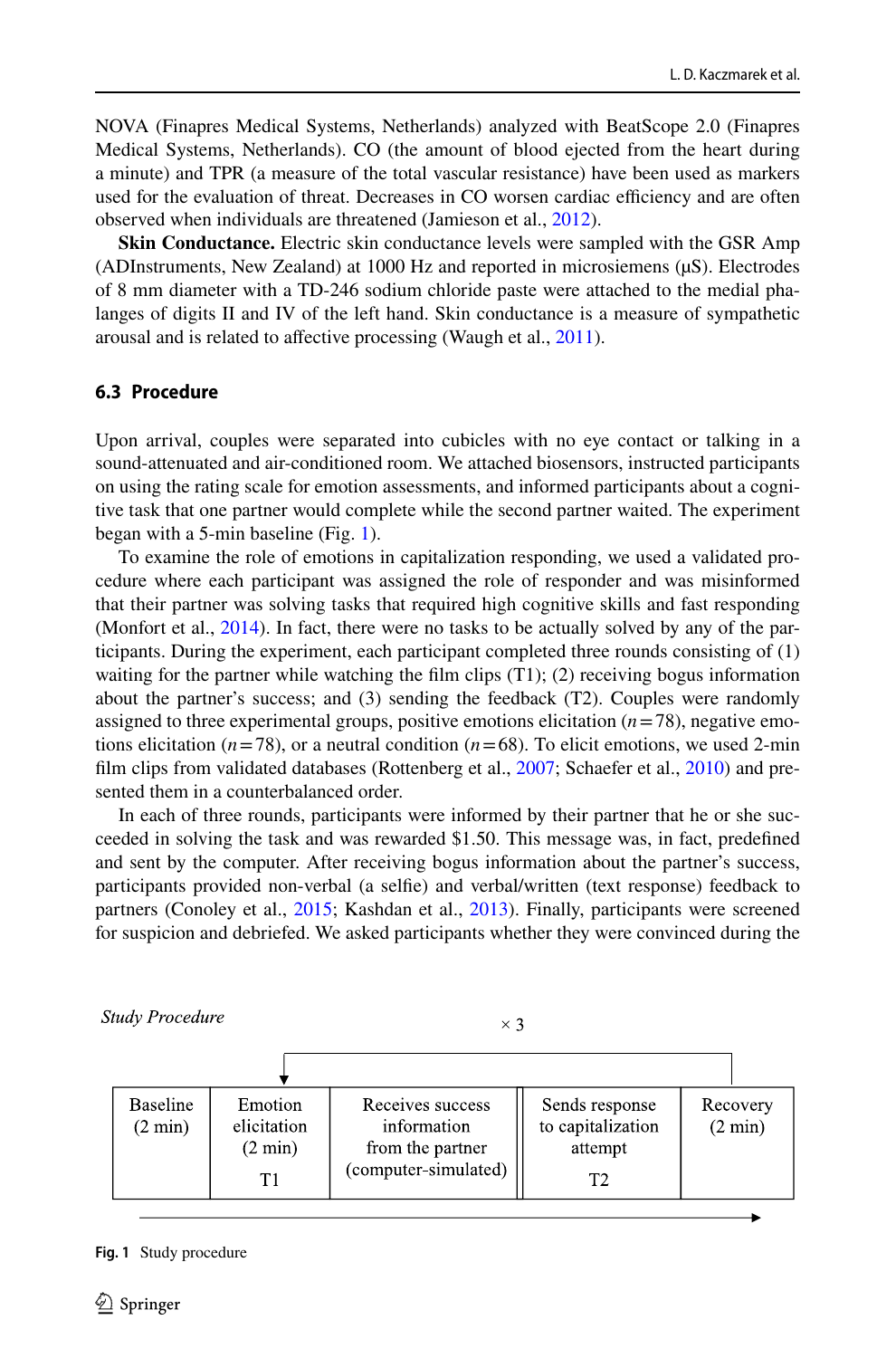experiment that they interacted with their partners on a scale from 1 "completely disagree" to 7 "complete agree"). This indicated credibility of the procedure  $(M=5.30, SD=1.70)$ . We retained participants who disbelieved the procedure  $(n=8, 3.6%)$  to minimize the risk of between-group bias due to changing the sample composition after randomization (Fisher et al., [2017\)](#page-16-16). Thus, some individuals might have treated the participation as a test of their reaction to an arranged experimental situation.

## **6.4 Analytic Strategy**

## **6.4.1 Physiological Data Reduction**

To operationalize physiological and afective reactivity, we used reactivity scores corrected for the baseline levels. We subtracted the levels of the last 120 s of baseline from the level of the 120 s of responses to partner's feedback. Using diference scores is a standard strat-egy for studying autonomic responses to emotions (Behnke et al., [2020](#page-15-14); Kaczmarek et al., [2019\)](#page-16-14) and capitalization attempts (Monfort et al., [2014;](#page-17-5) Peters, Reis, & Jamieson, [2018a](#page-17-1), [2018b\)](#page-17-2).

#### **6.4.2 Manipulation Checks**

First, to examine diferences between the conditions on subjective experience, physiological responses, and smiling intensity during baseline, we run a series of analyses of variance (ANOVAs) and calculated effect sizes  $(\eta^2)$ . To examine differences between the conditions, we calculated pairwise comparisons reported as efect sizes (Cohen's *d*) with confdence intervals (95% CI). The diference between the two groups is signifcant when 95% CI for the efect sizes does not include zero.

Second, to test whether emotional manipulation using flm clips infuenced subjective experience, physiological responses, and smiling intensity, we regressed responses while watching the flm clips on the group the participant belonged to (i.e., positive, negative, and neutral) and sex. Each participant watched three flm clips designed to elicit the same emotion providing a nested cluster of three within-person responses. We accounted for dependency between observations by nesting the responses within-person (level 2) and within romantic couples (level 3). The effects of positive or negative emotion elicitation (compared to neutral condition) and sex were considered as signifcant if the 95% confdence intervals of regression coefficients did not include zero. We included physiological measures sensitive to the experimental manipulation as potential mediators.

#### **6.4.3 The Efects of Emotions on Enthusiastic Responding**

We used path analysis to examine the effects of emotions on capitalization attempts using mPlus 8.0 (Muthén & Muthen,  $2017$ ). We run the three-level path analytical model to account for dependency within-person (level 2) and within romantic couples (level 3). We accounted for dependency within couples because each couple might approach the experi-ment in a similar affective state due to emotion coregulation (Butler, [2017\)](#page-15-11) and because romantic couples share traits that infuence emotional processing, such as neuroticism or negative affectivity (Watson et al., [2004\)](#page-18-7). We found dependency within couples for emotional valence,  $r=0.25$ ,  $p < 0.001$ , and smiling intensity,  $r=0.20$ ,  $p=0.001$ . In the mediation model, we regressed the binary outcome (enthusiastic vs. non-enthusiastic feedback)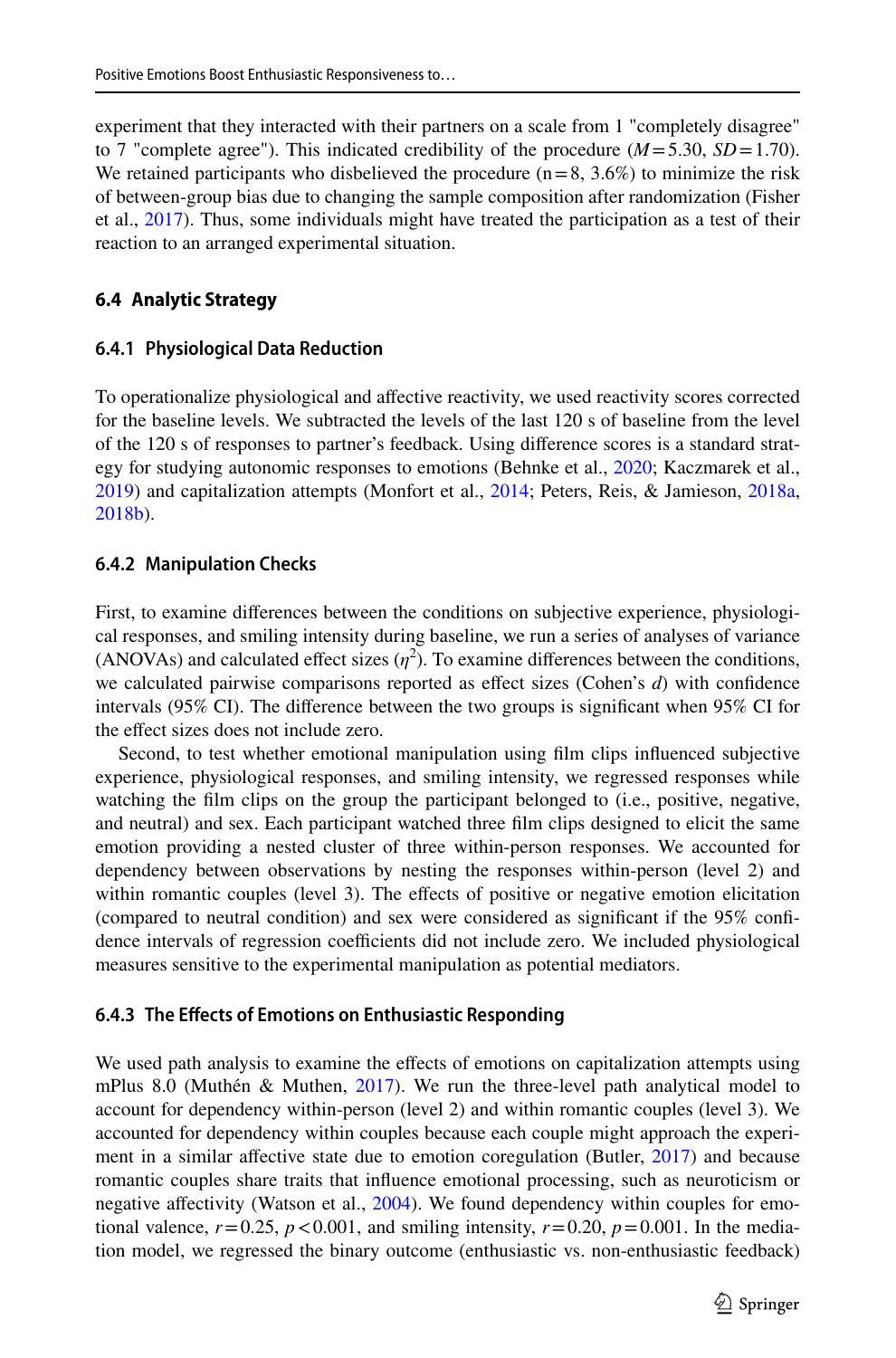(Gable & Reis, [2010;](#page-16-13) Gable et al., [2004](#page-16-0); Pagani et al., [2013](#page-17-4)) on the mediators (emotional valence, physiological responses, and smiling intensity while taking a selfe and while watching the flm clips), dummy-coded experimental factors (positive, negative, or neutral), and sex. We modeled the relationship between verbal (text) and non-verbal (selfe) responses after the natural process of sending selfes in which individuals usually take their photo frst and write text later. Based on models of emotions, we regressed emotion expression on experience and physiological responses while watching the clips (Gross, [2015](#page-16-17)). We used the binary outcome to refect whether the verbal feedback given by responders was enthusiastic or non-enthusiastic. Bayesian correction estimator (Bayes) was used to evaluate the path analytical three-level model ft with binary outcomes (Muthén, [2010](#page-17-20)). Including mediators increases power relative to testing direct efects only (Kenny & Judd, [2014;](#page-16-11) O'Rourke & MacKinnon, [2015](#page-17-12)). Thus, testing mediations often produces signifcant mediational paths despite non-signifcant direct paths when less pronounced efects are studied. We used the Bayesian Posterior Predictive *p* (*PPp*) value to evaluate model ft. A well-ftting model should have a *PPp* value around 0.50 combined with symmetric 95% credibility intervals centering on zero (Muthén, [2010;](#page-17-20) Van de Schoot et al., [2014\)](#page-18-11). Data and scripts are available upon request.

# **7 Results**

## **7.1 Manipulation Checks**

The analysis of variance indicated that there were no diferences between groups in baseline levels of tested variables, all *F*s<2.85, all *p*s>0.05 (supplementary materials, Table S1). Individuals who watched the positive flm clips reported more positive experiences,  $β = 0.12$ , 95% CI [0.04, 0.20], with more intense smiles,  $β = 0.39$ , 95% CI [0.31, 0.46] (Table 1[\).](#page-10-0) Negative clips produced more negative experience,  $β = -0.32$ , 95% CI  $[-0.40, -0.24]$ . The positive film clips produced increases in SBP,  $\beta = 0.16$ , 95% CI [0.06, 0.25], and DBP,  $\beta = 0.13$ , 95% CI [0.03, 0.22], compared to the neutral condition. Negative film clips also produced increases in SBP,  $\beta$  = 0.20, 95% CI [0.10, 0.29] and DBP,  $\beta$  = 0.16, 95% CI [0.06, 0.24], compared to the neutral condition. Increased systolic blood pressure and diastolic blood pressure have been previously found for particular negative emotions, such as anger and fear, as well as positive emotions such as happiness and amusement (Kreibig, [2010](#page-17-21)). In conclusion, we found that the flm clips produced meaningful emotional responses between groups as indicated by valence, the intensity of smiling, and physiological responses.

# **7.2 The Efects of Emotions on Enthusiastic Responding**

Descriptive statistics are presented in Table 1, and correlations are presented in Table [2](#page-11-0). After eliminating participants with missing data, we analyzed 639 responses to capitalization attempts, of which 438 (69%) were active-constructive or enthusiastic. The signifcant paths of the mediational model of active-constructive responding are presented in Fig. [2](#page-11-1). The model fit the data well,  $PPp = 0.52$ , 95% CI  $[-25.41, 27.88]$  (for correlations matrix, see Table [2](#page-11-0)). The model also ft the data after excluding participants who disbelieved the procedure, *PPp*=0.57, 95% CI [−34.46, 28.05].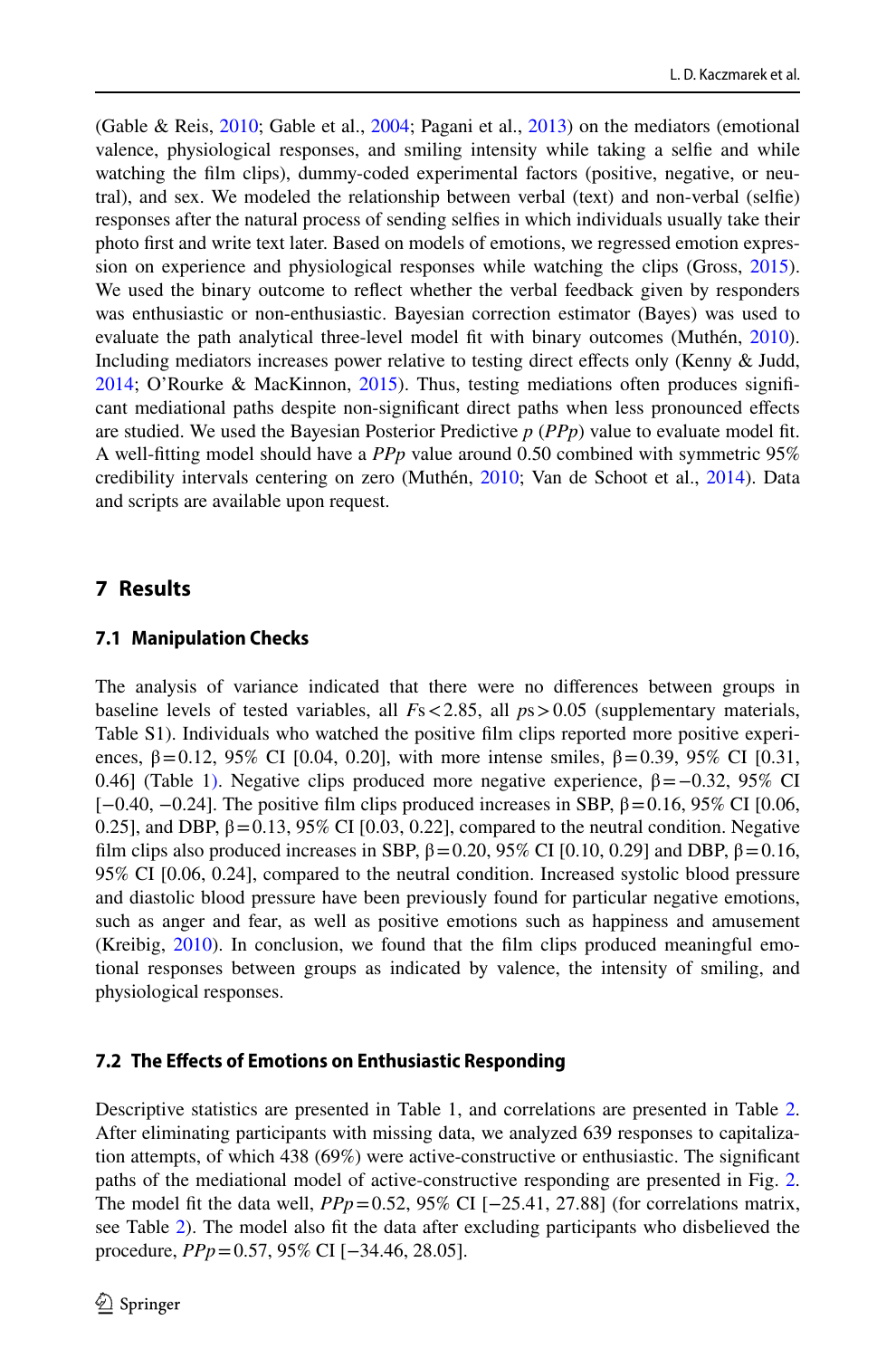<span id="page-10-0"></span>

| Measure                                                                                                                                                                                                                                                                                                                                                        | Descriptives |                |              |      |          |       | Differences |               |          |                |         |                |
|----------------------------------------------------------------------------------------------------------------------------------------------------------------------------------------------------------------------------------------------------------------------------------------------------------------------------------------------------------------|--------------|----------------|--------------|------|----------|-------|-------------|---------------|----------|----------------|---------|----------------|
|                                                                                                                                                                                                                                                                                                                                                                | Neutral      |                | Positive     |      | Negative |       | Positive    |               | Negative |                | Sex     |                |
|                                                                                                                                                                                                                                                                                                                                                                |              | SD             | $\mathbb{Z}$ | SD   | Þ        | SD    | Β           | 95% CI        | Β        | 95% Cl         |         | 95% Cl         |
| <b>AEmotional Valence</b>                                                                                                                                                                                                                                                                                                                                      | 0.73         | 39             |              | .36  | $-0.29$  | 971   | 0.12        | 0.04, 0.20    | $-0.32$  | $-0.40, -0.24$ |         | $-0.18, -0.04$ |
| ASmiling Intensity T1                                                                                                                                                                                                                                                                                                                                          | 0.01         | 0.12           | 0.15         | 0.21 | 0.00     | Ξ     | 0.39        | 0.31, 0.46    | $-0.02$  | $-0.11, 0.07$  | 0.04    | $-0.04, 0.11$  |
| ASBP [mmHg]                                                                                                                                                                                                                                                                                                                                                    | 1.21         | 7.86           | 5.06         | 0.07 | 5.83     | 14.15 | 0.16        | 0.06, 0.25    | 0.20     | 10, 0.29       | $-0.02$ | $-0.09, 0.06$  |
| $\triangle$ DBP [ $mm$ Hg]                                                                                                                                                                                                                                                                                                                                     | 0.60         | 4.22           | 2.49         | 6.64 | 2.79     | 7.89  | 1.13        | 0.03, 0.22    | 0.16     | 0.06, 0.24     | 0.07    | $-0.01, 0.15$  |
| <b>AHR</b> [beats/min]                                                                                                                                                                                                                                                                                                                                         |              | 4.54           | $-2.13$      | 4.99 | $-0.93$  | 6.78  | $-0.07$     | $-0.17,0.02$  | $-0.05$  | $-0.14, 0.04$  | $-0.07$ | $-0.14, 0.01$  |
| ACO [I/min]                                                                                                                                                                                                                                                                                                                                                    | ஜ            | 0.71           | 0.01         | 0.75 | 0.05     | 0.18  | 0.05        | $-0.04, 0.15$ | 0.08     | $-0.02, 0.17$  | $-0.07$ | $-0.15, 0.01$  |
| $\Delta \text{TPR}$ [mmHg.min/l]                                                                                                                                                                                                                                                                                                                               | 0.03         | 0.20           | 0.02         | 0.30 | 0.04     | 0.16  | $-0.03$     | $-0.13, 0.07$ | 0.02     | $-0.07, 0.12$  | 0.09    | 0.01, 0.17     |
| ASCL [µS]                                                                                                                                                                                                                                                                                                                                                      | 0.84         | 0.96           | 0.87         | 0.89 | 0.94     | 0.89  | 0.02        | $-0.07, 0.11$ | 0.07     | $-0.02, 017$   | 0.05    | $-0.03, 0.13$  |
| ASmiling Intensity T2                                                                                                                                                                                                                                                                                                                                          | 0.41         | $\overline{1}$ | 0.46         | 0.40 | 0.39     | 0.39  | 0.05        | $-0.05, 0.16$ | $-0.01$  | $-0.12, 0.08$  | 0.15    | 0.06, 0.22     |
| Enthusiastic Verbal RCA                                                                                                                                                                                                                                                                                                                                        | 0.68         | 0.47           | 0.69         | 0.46 | 0.68     | (1.0  | 0.05        | $-0.10, 0.22$ | 0.02     | $-0.14, 0.19$  | 0.06    | $-0.09, 0.20$  |
| Results of Multilevel Regression Analysis of Positive and Negative Emotions Elicitation Relative to Neutral Conditions                                                                                                                                                                                                                                         |              |                |              |      |          |       |             |               |          |                |         |                |
| Note. $\Delta$ = measures reported as the difference scores relative to baseline. T1 = affect elicitation (watching clips), T2 = feedback (sending selfic, RCA = response to capitaliza-<br>tion attempts (0=non-enfhusiastic, 1=enthusiastic), SBP=systolic blood pressure, DBP=diastolic blood pressure, CO=cardiac output, TPR=total peripheral resistance, |              |                |              |      |          |       |             |               |          |                |         |                |
| HR = heart rate, SCL = skin conductance level, Sex coded as $0 =$ men, $1 =$ women                                                                                                                                                                                                                                                                             |              |                |              |      |          |       |             |               |          |                |         |                |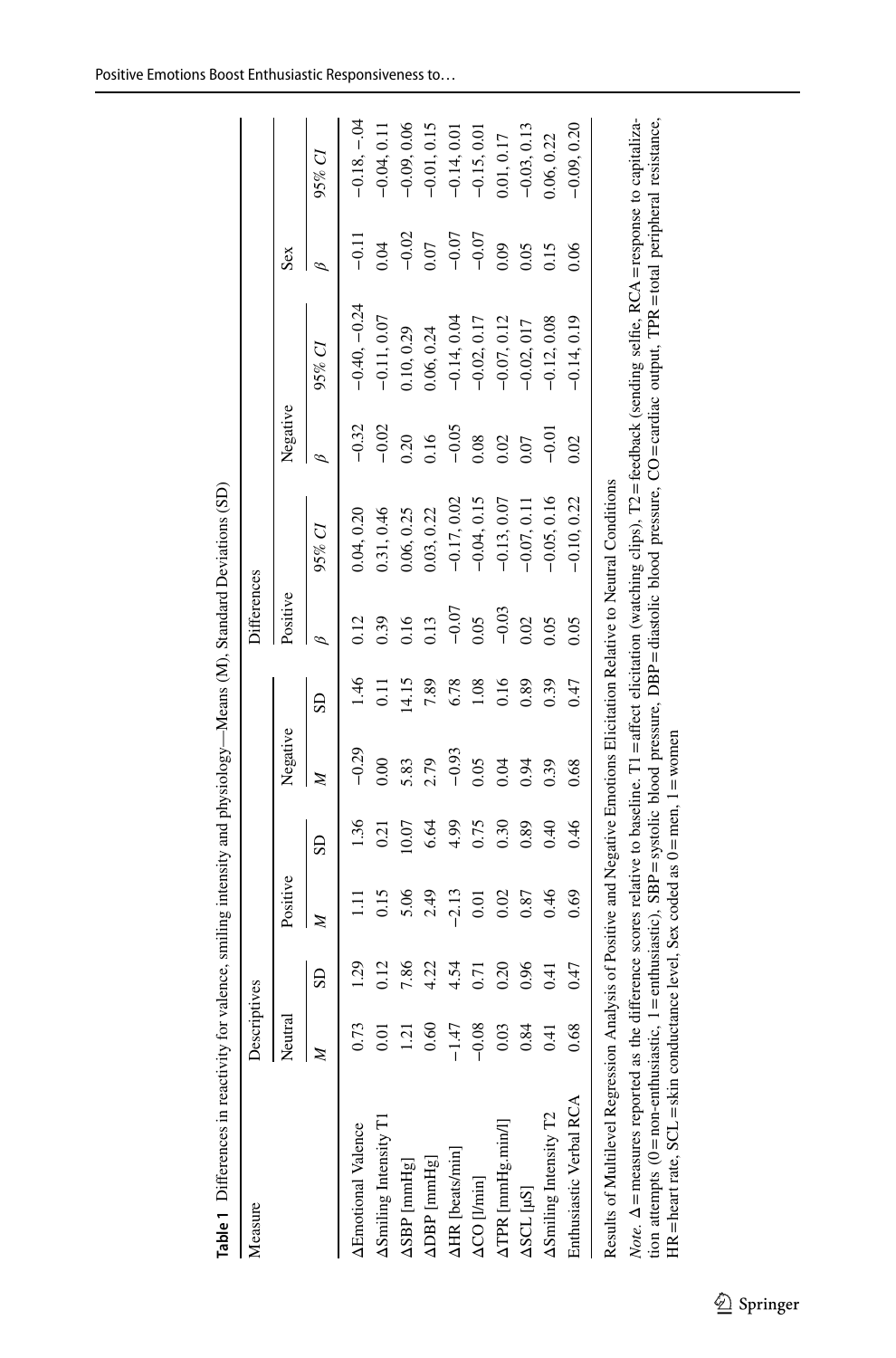|                | $\frac{1}{2}$ correlations among biase, rariables |           |                |          |         |          |      |  |  |
|----------------|---------------------------------------------------|-----------|----------------|----------|---------|----------|------|--|--|
|                |                                                   | 1         | $\overline{2}$ | 3        | 4       | 5        | 6    |  |  |
| 1              | ΔEmotional Valence T1                             |           |                |          |         |          |      |  |  |
| 2              | $\Delta$ Smiling Intensity T1                     | $0.23**$  |                |          |         |          |      |  |  |
| 3              | $\triangle$ SBP T1                                | $-0.05$   | $-0.02$        |          |         |          |      |  |  |
| $\overline{4}$ | $\triangle$ DBP T1                                | $-0.02$   | 0.01           | $0.86**$ |         |          |      |  |  |
| 5              | $\Delta$ Smiling Intensity T <sub>2</sub>         | 0.00      | $0.19**$       | $-0.10*$ | $-0.05$ |          |      |  |  |
| 6              | Enthusiastic Verbal RCA                           | 0.05      | 0.03           | $-0.03$  | $-0.03$ | $0.17**$ |      |  |  |
| 7              | <b>Negative Emotions Elicitation</b>              | $-0.38**$ | $-0.22**$      | $0.12**$ | $0.09*$ | $-0.05$  | 0.00 |  |  |
| 8              | <b>Positive Emotions Elicitation</b>              | $0.29**$  | $0.40**$       | 0.05     | 0.05    | 0.08     | 0.01 |  |  |
| 9              | <b>Sex</b>                                        | $-0.11**$ | 0.03           | $-0.02$  | 0.07    | $0.13**$ | 0.04 |  |  |
|                | M                                                 | 0.51      | 0.06           | 4.18     | 2.01    | 0.43     | 0.68 |  |  |
|                | SD                                                | 1.49      | 0.17           | 11.49    | 6.68    | 0.40     | 0.47 |  |  |
|                |                                                   |           |                |          |         |          |      |  |  |

<span id="page-11-0"></span>

\**p*<.05, \*\**p*<.01

*Note.*  $\Delta$  = measures reported as the difference scores relative to baseline. Coding: sex (0 = men, 1 = women),  $T1 =$ affect elicitation (watching clips),  $T2 =$ feedback (selfie), SBP=systolic blood pressure, DBP=diastolic blood pressure, RCA=response to capitalization attempts  $(0=non-enthusiastic, 1=enthusiastic)$ , Group P=positive emotions elicitation (dummy coded  $0=$  no,  $1=$  yes), Group N=negative emotions elicitation (dummy coded  $0 = no$ ,  $1 = yes$ )



<span id="page-11-1"></span>**Fig. 2** Afective model for enthusiastic responses to capitalization attempts

Path analysis revealed that individuals who sent selfes with more intense smiles to partners and were more likely to send enthusiastic verbal RCA (Fig. [2](#page-11-1)). Moreover, we found two signifcant indirect efects of positive emotions elicitation on sending enthusiastic verbal RCA. First, indirect efects operated via the intensity of smiling when watching the positive film clips and via the intensity of smiling on selfies,  $\beta = 0.015$ , 95% CI [0.004, 0.030]. Second, individuals that experienced more positive emotions (emotion valence) when watching positive flm clips smiled more intensely while watching the flm clips, smiled more intensely on selfes, and in turn send enthusiastic feedback more often  $\beta$ =0.001, 95% CI [0.0001, 0.002]. We also observed an opposite indirect effect for negative emotions, namely individuals that experienced more negative emotions when watching the negative flm clips, smiled less intense while watching the flm clips, smiled less intense on their selfies, and, in turn, sent enthusiastic feedback less often,  $β = -0.002$ , 95%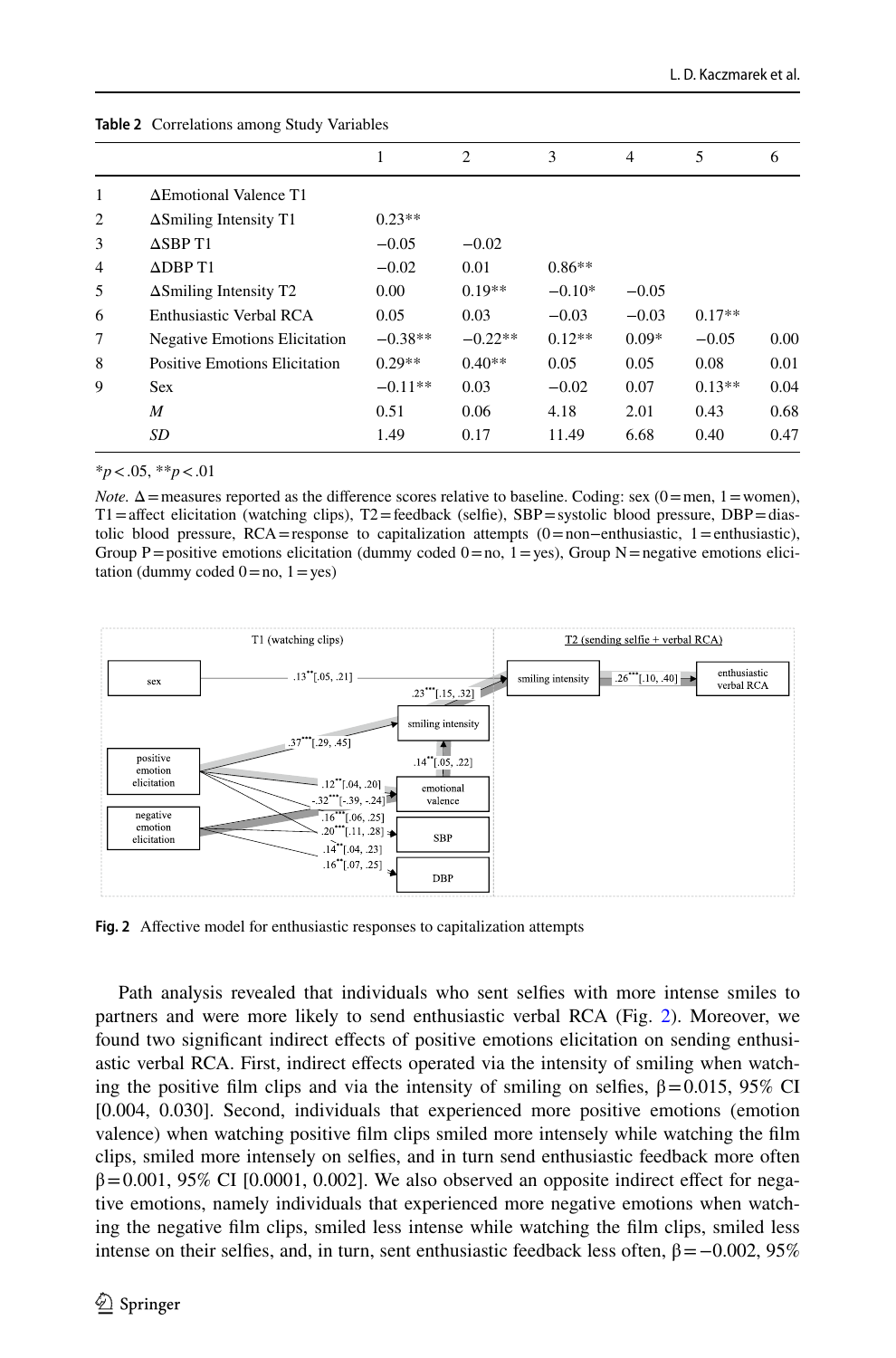CI [−0.004, −0.0001]. The indirect efect for negative emotion elicitation on enthusiastic verbal RCA via smiling intensity when watching the negative clips and smiling intensity on selfies was not significant,  $\beta = 0.003$ , 95% CI [-0.010, 0.018]. Physiological responses were not predictive of verbal or non−verbal communication during capitalization attempts, all *p*s>0.05. Women sent happier selfes to partners compared to men.

# **8 Discussion**

This study tested whether responses to partner's capitalization attempts depend on elicited positive and negative emotions. We found that smiling intensity predicted more enthusiastic responses to capitalization attempts. Furthermore, elicited positive emotions (marked by more pleasant emotions and more intense smiles) translated into more positive verbal and non-verbal communication following their partner's capitalization attempts. Together, the results suggest that responding to capitalization attempts depends on the partner's emotional states, with partners experiencing more intense positive emotions being more likely to respond more enthusiastically. Our fndings lend support to the emotion-as-direct-causation (versus emotion-as-feedback) hypothesis regarding social behavior (DeWall et al., [2016\)](#page-15-4) as well as the broaden-and-build model of positive emotions (Fredrickson, [2001](#page-16-6)).

We found that sharing success with a person experiencing mild negative emotions caused a disadvantage compared to neutral conditions. This supports prior work suggesting that intense and prolonged negative emotions inhibit healthy capitalization attempts and support (Otto et al., [2015](#page-17-7)). We presented that brief negative emotional episodes, such as those observed in our study, also threaten capitalization support quality. As we found that emotion-eliciting situations infuenced responses to capitalization attempts, future studies might reveal other contextual factors that generate enthusiastic responses and, in turn, increase the occurrence of capitalization attempts (e.g., Kaczmarek et al., [2021](#page-16-5)).

We also found evidence of the critical role of smiling intensity. There is increasing evidence for positive expressive behavior as part of understanding and altering capitalization outcomes. It will be useful to uncover how this efect operates in life domains such as schools, workplaces, and competitions. If the results replicate, practical implications exist for social skill and leadership development.

We found no evidence for the mediating role of physiological reactivity in infuencing capitalization outcomes. While elicited emotions increased physiological mobilization (SBP and DBP), these changes did not mediate how individuals responded to capitalization attempts as partners. This corresponds with a similar study where efects for facial expression but not for physiological responses were observed (Monfort et al., [2014](#page-17-5)). However, another study found that more intense cardiovascular threat responses correlated with less enthusiastic responses to capitalization attempts (Peters, Reis, & Jamieson, [2018a,](#page-17-1) [2018b](#page-17-2)).

We found signifcant indirect efects of elicited emotions on RCA but the direct efects of elicited emotions on RCA were non-signifcant. Such indirect efects are likely to exist in model testing due to higher statistical power when testing indirect efects relative to test-ing direct effects (Kenny & Judd, [2014](#page-16-11); O'Rourke & MacKinnon, [2015](#page-17-12)). Indirect effects are products of two or more paths. Therefore they have more statistical power than single coefficients that represent direct effects. This might be the case for the present study, where the effects of emotions were relatively small with standardized betas ranging from 0.12 to 0.37. Our results indicate the advantage of the mediational analytical plan. They suggest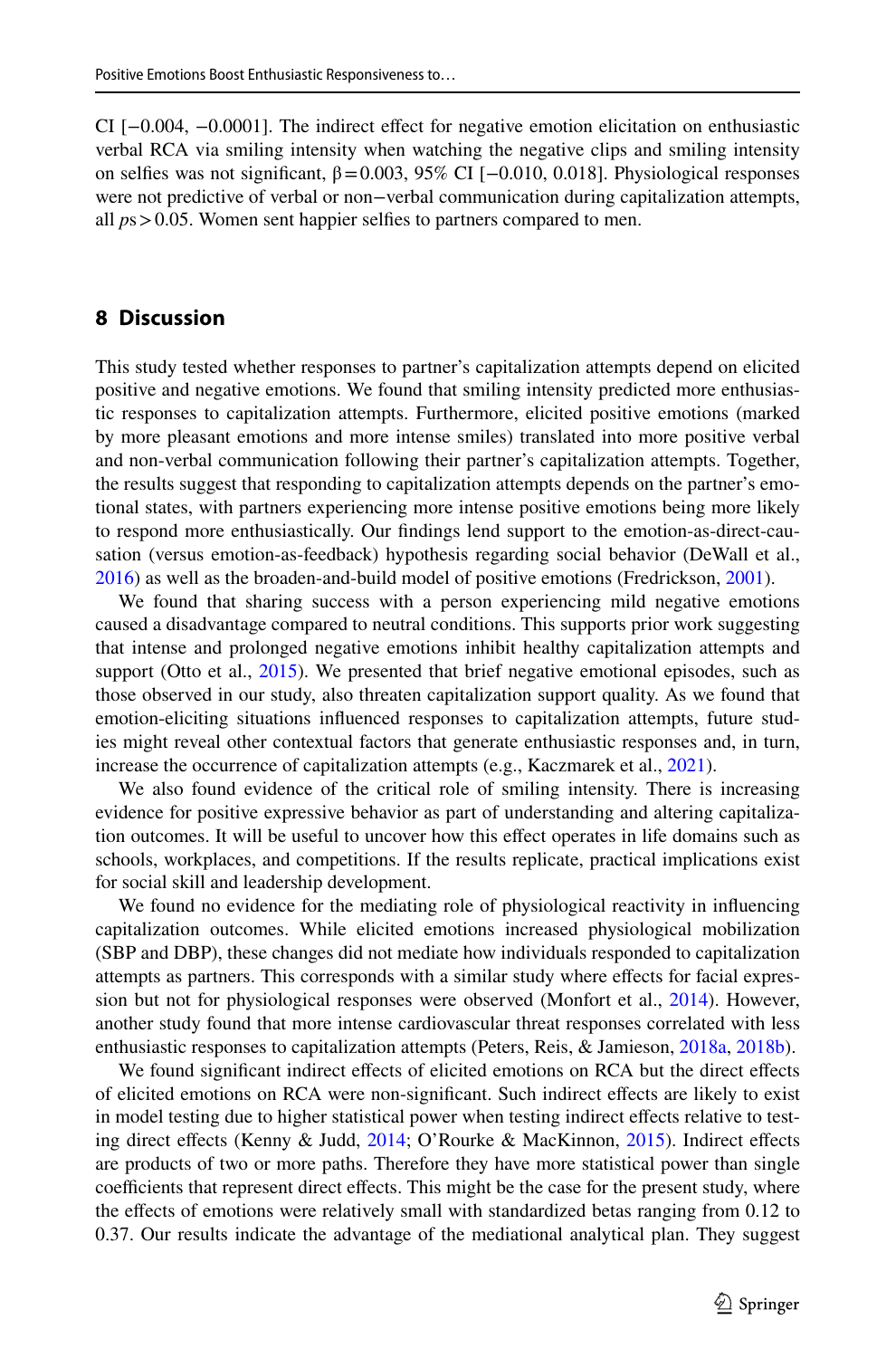that even greater statistical power would be required to ascertain that the efects of emotions on RCA are likely to replicate in studies that use diferent or no mediators.

We found sex diferences to be relevant to capitalization. Women submitted selfes with more intense smiles to their partners than men and selected more enthusiastic feedback in response to their partner's accomplishments. This adds to a body of work suggesting women show greater prosocial tendencies than men (e.g., Dindia & Allen, [1992;](#page-15-15) Taylor, [2006](#page-18-12)). In this case, these tendencies are fueled by greater positive emotional expressiveness.

These fndings have practical implications. The efects observed indicate that elicited positive emotions might help individuals in building enthusiastic responses. Individuals might use external sources of positive emotions (e.g., desirable food, entertainment, and serene settings) to boost capitalization support skills temporarily. Moreover, individuals might resist producing capitalization attempts until their partner expresses positive emotions. Smiling intensity might be indicative of the readiness of partners to engage in enthusiastic support. Someone might intentionally boost their partner's mood (e.g., playfulness) before the capitalization attempt to receive stronger capitalization support.

#### **8.1 Limitations and Future Directions**

This study has several limitations. First, the efects that we observed were small and indirect. Applied studies might test whether the efects produced in our study have substantial practical meaning. Second, we provided evidence for specifc clips' efects, but we cannot pinpoint which and whether some specifc positive or negative emotions were producing the observed efects. This is because each group of clips that we used (positive and negative) targeted one specifc emotion (e.g., amusement) but also elicited substantial intensity of other positive emotions (e.g., tenderness) (Schaefer et al.,  $2010$ ). Thus, it is difficult to ascertain whether the targeted emotion produced specifc efects or any other accompanying emotion or interaction of both. Moreover, diferent fndings might emerge from comparisons between afective states dominated by other positive (e.g., tenderness, pride) and negative (e.g., sadness, shame) emotions. This indicates that the range of conclusions regarding specifc stimuli and specifc emotions should be interpreted with caution. Further studies might examine whether some positive emotions, e.g., relational positive emotions such as tenderness, are more efficient in influencing enthusiastic feedback towards partner's success than others, e.g., joy.

Third, the results might have been diferent for longer romantic relationships and older adults. Self-selected couples participated in these studies and might not be representative of typical romantic couples. Fourth, individuals communicated using a predefned set of messages rather than writing them on their own (Monfort et al., [2014](#page-17-5)). The results might difer if participants generated messages on their own because of the requirement to (1) be enthusiastic for partners and (2) possess sufficient knowledge and skill in constructing a persuasive, enthusiastic RCA. Fifth, the participants in our study were mostly young adults. Thus, the generalizability of fndings does not extend across the age span. Sixth, we accounted for smiling intensity but not for qualitative diferences between smiles that refect smiling social functions (Rychlewska et al., 2017). We were also not able to distinguish between Duchenne and non-Duchenne smiles. It is important to note that the Duchenne smile is interpreted as a marker of genuine happiness or enjoyment (Ekman et al., [1990;](#page-15-16) Frank et al., [1993](#page-16-18)). We also did not account for gestures that might further enhance emotion expression assessment accuracy (Sun et al., [2018\)](#page-18-13). Seventh, due to our focus on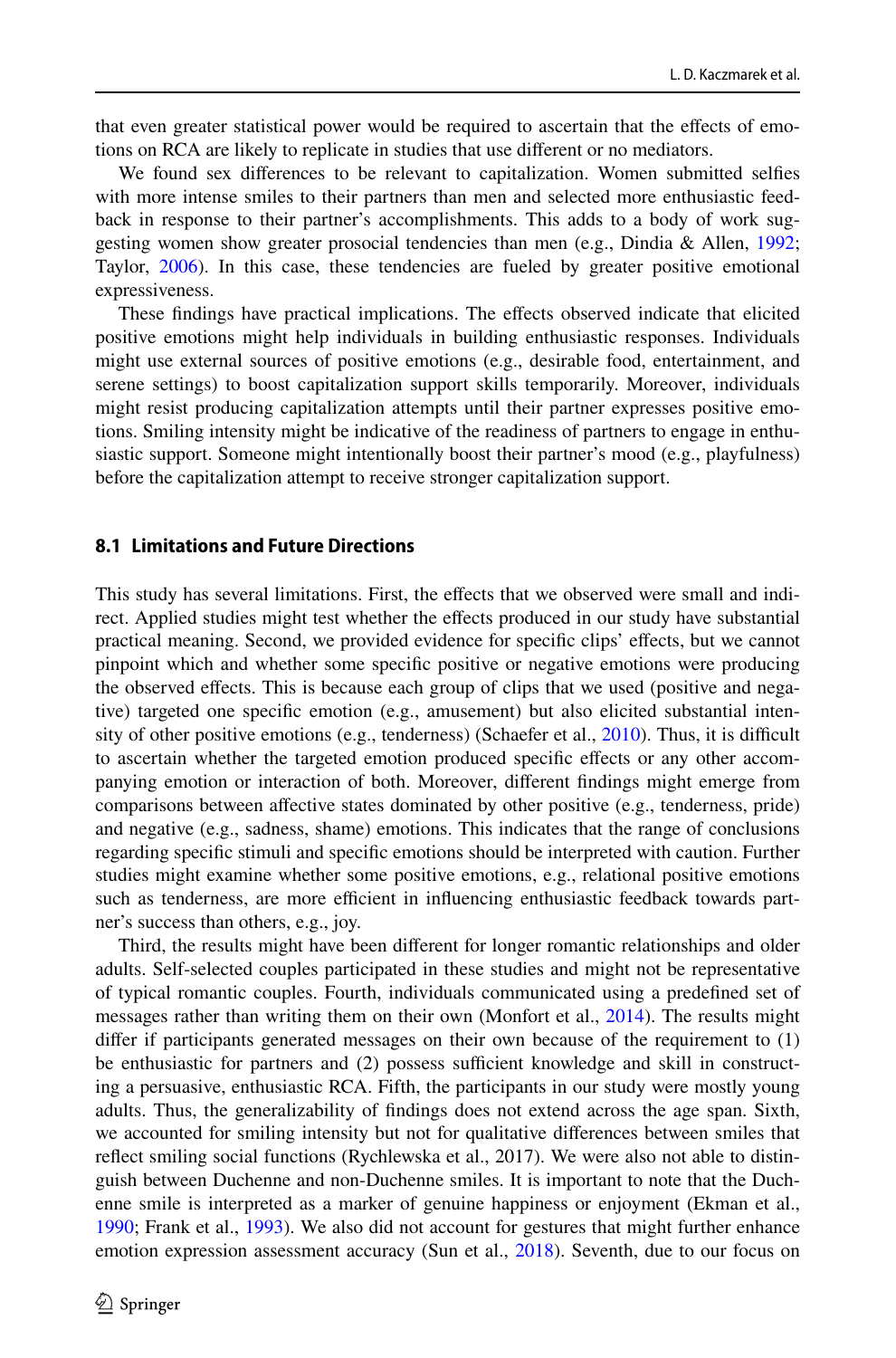interpersonal communication, we analyzed selfes that present posed expressions of emotion that difer from the spontaneous expressions of emotion (Krumhuber et al., [2019](#page-17-17)) and are loosely related to experience (Crivelli et al., [2015](#page-15-13)).

Finally, although the hypothesized model fit the data well, the order of the model elements might be organized diferently as elements in T1 and T2 covered responses to the same stimulus, i.e., a flm clip and the partner's capitalization attempt, respectively. Finally, the efects of clips on positive and negative afect that we observed were smaller than the average efects found in other studies (Joseph et al., [2020\)](#page-16-19). Responders might have been emotionally engaged in the social interaction waiting for their partner's results. Mixed emotions were likely to occur in some participants, e.g., anxiety related to the partner's performance and amusement related to watching the clip. The efects of clips might be stronger if responders were not aware that their partner was struggling with a difficult task and the capitalization attempt arrived as a surprise.

## **8.2 Conclusion**

We indicated that responses to capitalization attempts are malleable via mild emotional infuences. Our fndings add knowledge about under what conditions capitalization attempts are more likely to produce active-constructive feedback (Peters, Reis, & Gable, [2018a,](#page-17-1) [2018b](#page-17-2)). This work adds to a cumulative science on positive emotions as a robust, reliable method for inducing and maintaining healthier and stronger social relationships.

**Supplementary Information** The online version contains supplementary material available at [https://doi.](https://doi.org/10.1007/s10902-021-00389-y) [org/10.1007/s10902-021-00389-y](https://doi.org/10.1007/s10902-021-00389-y).

**Authors' Contributions** LDK, TBK, and PG contributed to the study conception and design. Material preparation and analysis were performed by MB, LDK, and PG. Data was collected by MB, MD, EM, MK, and JE. The frst draft of the manuscript was written by LDK, TBK, and MB, and all authors commented on the manuscript. All authors read and approved the fnal manuscript.

**Funding** This project was funded by the National Science Centre, Poland (UMO-2014/15/B/HS6/02418) awarded to LDK (principal investigator), TBK (key investigator), and PG (key investigator). Preparation of this article was supported by doctoral scholarships from National Science Centre in Poland (UMO-2019/32/T/HS6/00039) and Adam Mickiewicz University Foundation to MB.

**Availability of data and material** In regard to data privacy policy at the Adam Mickiewicz University we cannot make full data publicly available, but we will share all materials and required data in a timely manner to other researchers upon request.

#### **Declatarions**

**Confict of interest** The authors declare no confict of interest.

**Consent to participate** Each participant provided written informed consent.

**Consent for publication** All authors whose names appear on the submission 1) made substantial contributions to the conception or design of the work; or the acquisition, analysis, or interpretation of data; or the creation of new software used in the work; 2) drafted the work or revised it critically for important intellectual content; 3) approved the version to be published; and 4) agree to be accountable for all aspects of the work in ensuring that questions related to the accuracy or integrity of any part of the work are appropriately investigated and resolved.

**Ethical Approval** Institutional Ethics Committee of Faculty of Psychology and Cognitive Science Adam Mickiewicz University approved the study.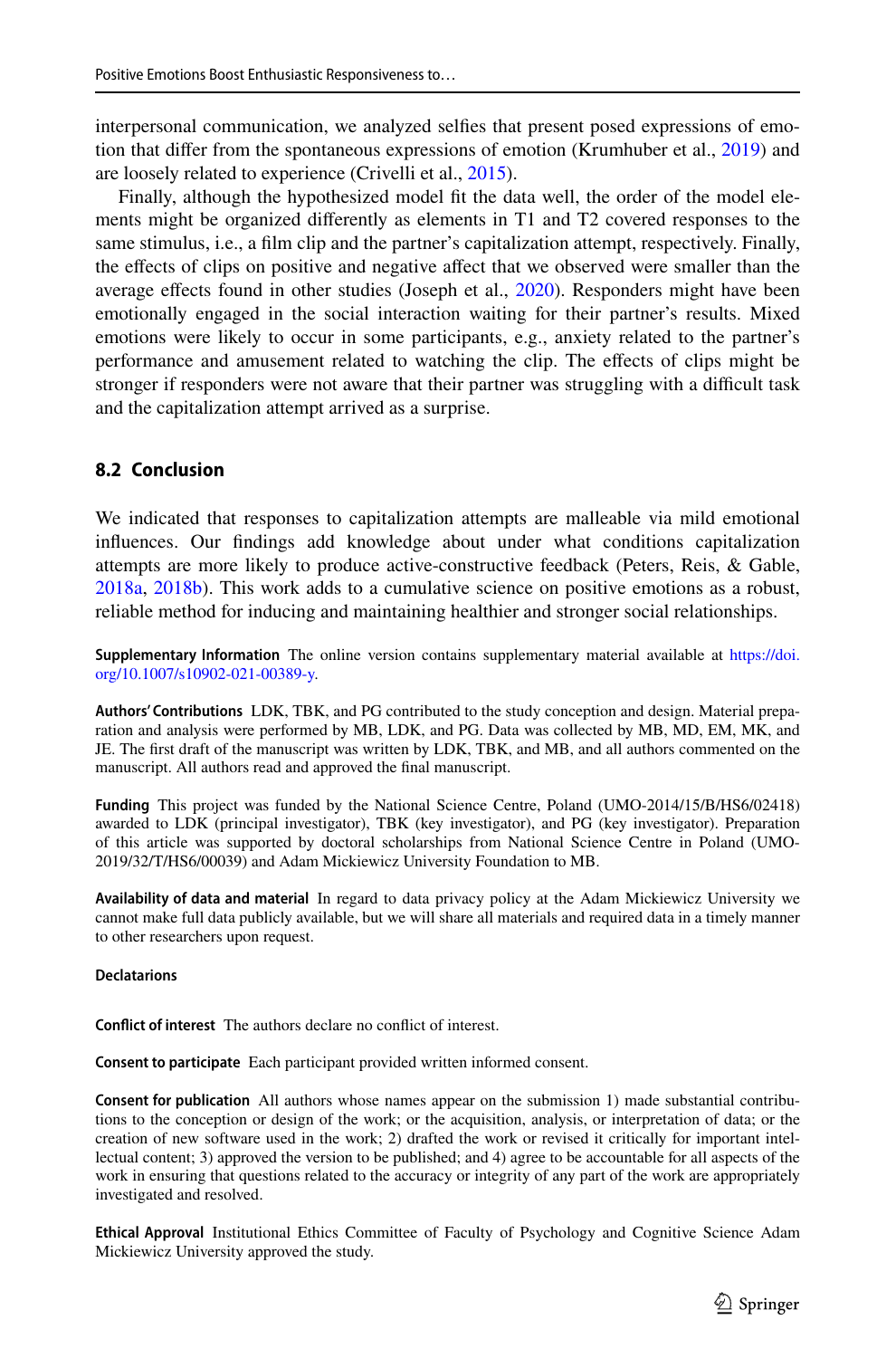**Open Access** This article is licensed under a Creative Commons Attribution 4.0 International License, which permits use, sharing, adaptation, distribution and reproduction in any medium or format, as long as you give appropriate credit to the original author(s) and the source, provide a link to the Creative Commons licence, and indicate if changes were made. The images or other third party material in this article are included in the article's Creative Commons licence, unless indicated otherwise in a credit line to the material. If material is not included in the article's Creative Commons licence and your intended use is not permitted by statutory regulation or exceeds the permitted use, you will need to obtain permission directly from the copyright holder. To view a copy of this licence, visit [http://creativecommons.org/licenses/by/4.0/.](http://creativecommons.org/licenses/by/4.0/)

# **References**

- <span id="page-15-12"></span>Ackerman, R. A., Ledermann, T., & Kenny, D. A. (2016). Power analysis for the actor-partner interdependence model. *Unpublished manuscript. Retrieved from* [https://robert-ackerman.shinyapps.io/APIMP](https://robert-ackerman.shinyapps.io/APIMPowerR) [owerR](https://robert-ackerman.shinyapps.io/APIMPowerR)
- <span id="page-15-5"></span>Aknin, L. B., Ven de Vondervoort, J. W., & Hamlin, J. K. (2017). Positive feelings reward and promote prosocial behaviour. *Current Opinion in Psychology, 20*, 55–59. [https://doi.org/10.1016/j.copsyc.2017.](https://doi.org/10.1016/j.copsyc.2017.08.017) [08.017.](https://doi.org/10.1016/j.copsyc.2017.08.017)
- <span id="page-15-14"></span>Behnke, M., Gross, J. J., & Kaczmarek, L. D. (2020). The role of emotions in esports performance. *Emotion, Advanced Online Publication.* [https://doi.org/10.1037/emo0000903.](https://doi.org/10.1037/emo0000903)
- <span id="page-15-9"></span>Behnke, M., & Kaczmarek, L. D. (2018). Successful performance and cardiovascular markers of challenge and threat: A meta-analysis. *International Journal of Psychophysiology, 130*, 73–79. [https://doi.org/10.](https://doi.org/10.1016/j.ijpsycho.2018.04.007) [1016/j.ijpsycho.2018.04.007.](https://doi.org/10.1016/j.ijpsycho.2018.04.007)
- <span id="page-15-11"></span>Butler, E. A. (2017). Emotions are temporal interpersonal systems. *Current Opinion in Psychology, 17*, 129–134. [https://doi.org/10.1016/j.copsyc.2017.07.005.](https://doi.org/10.1016/j.copsyc.2017.07.005)
- <span id="page-15-8"></span>Blascovich, J., Vanman, E. J., Mendes, W. B., & Dickerson, S. (2011). *The SAGE library of methods in social and personality psychology.Social psychophysiology for social and personality psychology.* Sage Publications Ltd.
- <span id="page-15-6"></span>Cacioppo, J. T., & Berntson, G. G. (1994). Relationship between attitudes and evaluative space: A critical review, with emphasis on the separability of positive and negative substrates. *Psychological Bulletin, 115*, 401–423. [https://doi.org/10.1037/0033-2909.115.3.401.](https://doi.org/10.1037/0033-2909.115.3.401)
- <span id="page-15-13"></span>Crivelli, C., Carrera, P., & Fernández-Dols, J. M. (2015). Are smiles a sign of happiness? Spontaneous expressions of judo winners. *Evolution and Human Behavior, 36*(1), 52–58. [https://doi.org/10.1016/j.](https://doi.org/10.1016/j.evolhumbehav.2014.08.009) [evolhumbehav.2014.08.009.](https://doi.org/10.1016/j.evolhumbehav.2014.08.009)
- <span id="page-15-10"></span>Crivelli, C., & Fridlund, A. J. (2018). Facial displays are tools for social infuence. *Trends in Cognitive Sciences, 22*(5), 388–399. [https://doi.org/10.1016/j.tics.2018.02.006.](https://doi.org/10.1016/j.tics.2018.02.006)
- <span id="page-15-3"></span>Conoley, C. W., Vasquez, E., Bello, B. D. C., Oromendia, M. F., & Jeske, D. R. (2015). Celebrating the accomplishments of others: Mutual benefts of capitalization. *The Counseling Psychologist. 43,* 734– 751. https://doi.org/10.1177%2F0011000015584066
- <span id="page-15-1"></span>Demir, M., & Davidson, I. (2013). Toward a better understanding of the relationship between friendship and happiness: Perceived responses to capitalization attempts, feelings of mattering, and satisfaction of basic psychological needs in same-sex best friendships as predictors of happiness. *Journal of Happiness Studies, 14*, 525–550. <https://doi.org/10.1007/s10902-012-9341-7>.
- <span id="page-15-4"></span>DeWall, C. N., Baumeister, R. F., Chester, D. S., & Bushman, B. J. (2016). How often does currently felt emotion predict social behavior and judgment? A meta-analytic test of two theories. *Emotion Review, 8*, 136–143. <https://doi.org/10.1177/1754073915572690>.
- <span id="page-15-15"></span>Dindia, K., & Allen, M. (1992). Sex diferences in self-disclosure: A meta-analysis. *Psychological Bulletin, 112*, 106–124. [https://doi.org/10.1037/0033-2909.112.1.106.](https://doi.org/10.1037/0033-2909.112.1.106)
- <span id="page-15-2"></span>Donato, S., Pagani, A., Parise, M., Bertoni, A., & Iafrate, R. (2014). The capitalization process in stable couple relationships: Intrapersonal and interpersonal benefts. *Procedia-Social and Behavioral Sciences*, *140*, 207–211. https://doi.org/10.1016%2Fj.sbspro.2014.04.411
- <span id="page-15-7"></span>Drążkowski, D., Kaczmarek, L. D., & Kashdan, T. B. (2017). Gratitude pays: A weekly gratitude intervention infuences monetary decisions, physiological responses, and emotional experiences during a trustrelated social interaction. *Personality and Individual Diferences, 110*, 148–153.
- <span id="page-15-16"></span>Ekman, P., Davidson, R. J., & Friesen, W. V. (1990). The Duchenne smile: Emotional expression and brain physiology: II. *Journal of Personality and Social Psychology, 58*(2), 342–353. [https://doi.org/10.1037/](https://doi.org/10.1037/0022-3514.58.2.342) [0022-3514.58.2.342](https://doi.org/10.1037/0022-3514.58.2.342).
- <span id="page-15-0"></span>Enko, J., Behnke, M., Dziekan, M., Kosakowski, M., & Kaczmarek, L. D. (2020). Gratitude Texting Touches the Heart: Challenge/Threat Cardiovascular Responses to Gratitude Expression Predict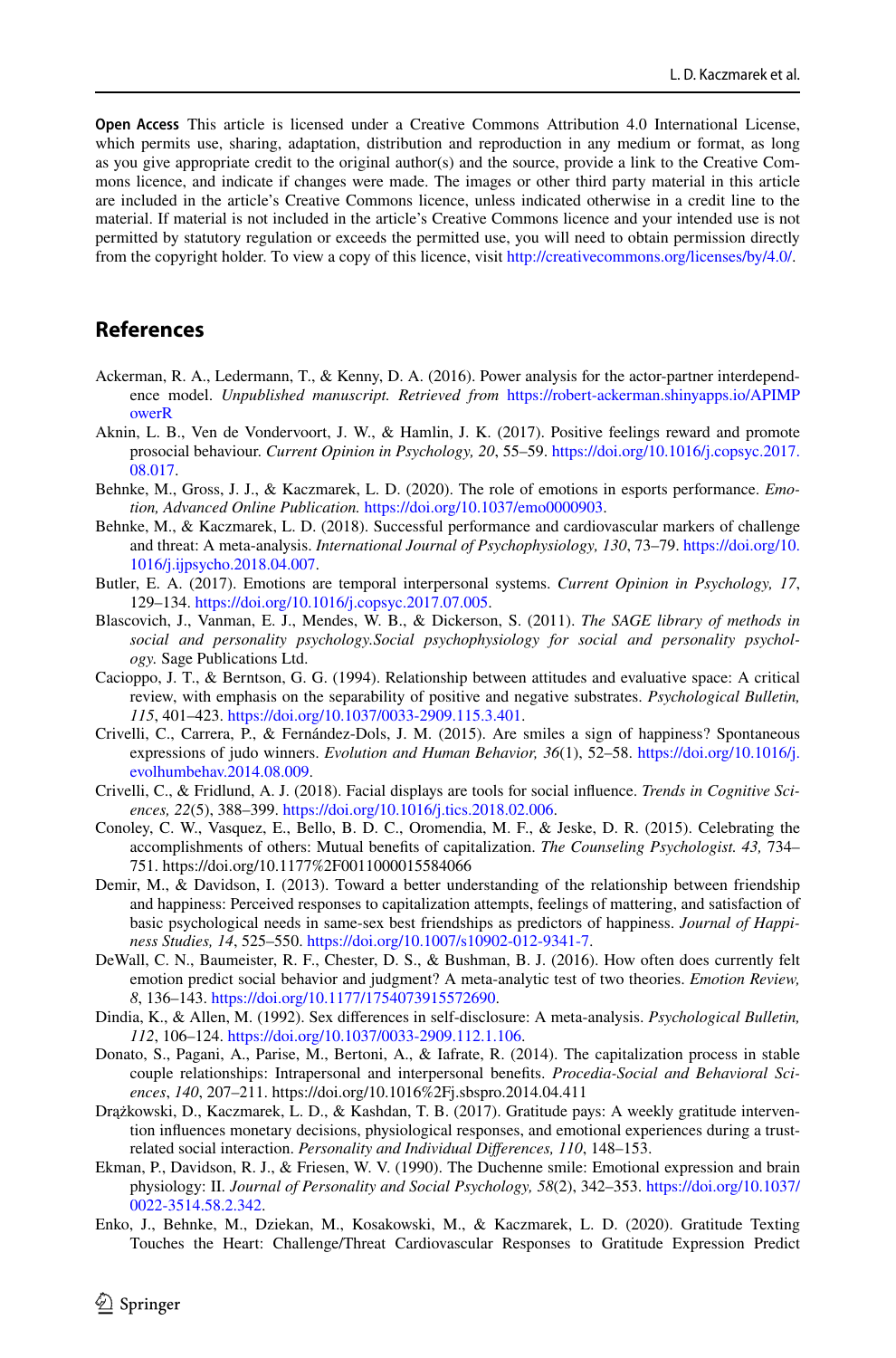Self-initiation of Gratitude Interventions in Daily Life. *Journal of Happiness Studies, 1–21*,. [https://](https://doi.org/10.1007/s10902-020-00218-8) [doi.org/10.1007/s10902-020-00218-8](https://doi.org/10.1007/s10902-020-00218-8).

- <span id="page-16-16"></span>Fisher, L. D., Dixon, D. O., Herson, J., Frankowski, R. F., Hearron, M. S., & Peace, K. E. (2017). Intention to treat in clinical trials. In: *Statistical Issues in Drug Research and Development* (pp. 331–350). CRC Press. <https://doi.org/10.1201/9780203738610>
- <span id="page-16-18"></span>Frank, M. G., Ekman, P., & Friesen, W. V. (1993). Behavioral markers and recognizability of the smile of enjoyment. *Journal of Personality and Social Psychology, 64*(1), 83–93. [https://doi.org/10.1037/0022-](https://doi.org/10.1037/0022-3514.64.1.83) [3514.64.1.83.](https://doi.org/10.1037/0022-3514.64.1.83)
- <span id="page-16-6"></span>Fredrickson, B. L. (2001). The role of positive emotions in positive psychology: The broaden-and-build theory of positive emotions. *American Psychologist, 56*, 218–229. [https://doi.org/10.1037/0003-](https://doi.org/10.1037/0003-066X.56.3.218) [066X.56.3.218](https://doi.org/10.1037/0003-066X.56.3.218).
- <span id="page-16-12"></span>Fredrickson, B. L., Cohn, M. A., Coffey, K. A., Pek, J., & Finkel, S. M. (2008). Open hearts build lives: positive emotions, induced through loving-kindness meditation, build consequential personal resources. *Journal of Personality and Social Psychology, 95*, 1045–1056. [https://doi.org/10.1037/](https://doi.org/10.1037/a0013262) [a0013262](https://doi.org/10.1037/a0013262).
- <span id="page-16-7"></span>Frijda, N. H. (1986). *The emotions*. Cambridge University Press.
- <span id="page-16-1"></span>Gable, S. L., Gonzaga, G. C., & Strachman, A. (2006). Will you be there for me when things go right? Supportive responses to positive event disclosures. *Journal of personality and social psychology, 91*, 904–917.<https://doi.org/10.1037/0022-3514.91.5.904>.
- <span id="page-16-2"></span>Gable, S. L., Gosnell, C. L., Maisel, N. C., & Strachman, A. (2012). Safely testing the alarm: Close others' responses to personal positive events. *Journal of Personality and Social Psychology, 103*, 963–981. <https://doi.org/10.1037/a0029488>.
- <span id="page-16-13"></span>Gable, S. L., & Reis, H. T. (2010). *Good news! Capitalizing on positive events in an interpersonal context.* In M. P. Zanna (Ed.), *Advances in experimental social psychology. Advances in experimental social psychology, Vol. 42* (p. 195–257). [https://doi.org/10.1016/S0065-2601\(10\)42004-3](https://doi.org/10.1016/S0065-2601(10)42004-3)
- <span id="page-16-0"></span>Gable, S. L., Reis, H. T., Impett, E. A., & Asher, E. R. (2004). What Do You Do When Things Go Right? The Intrapersonal and Interpersonal Benefts of Sharing Positive Events. *Journal of Personality and Social Psychology, 87*, 228–245.<https://doi.org/10.1037/0022-3514.87.2.228>.
- <span id="page-16-10"></span>Gouin, J. P., Caldwell, W. C., MacNeil, S. L., & Roddick, C. M. (2019). Respiratory sinus arrhythmia reactivity moderates within-person associations of daily capitalization with positive afect and relationship quality. *Journal of Social and Personal Relationships, 36*(9), 2896–2917.
- <span id="page-16-17"></span>Gross, J. J. (2015). Emotion regulation: Current status and future prospects. *Psychological Inquiry, 26*(1), 1–26. [https://doi.org/10.1080/1047840X.2014.940781.](https://doi.org/10.1080/1047840X.2014.940781)
- <span id="page-16-4"></span>Horn, A. B., Milek, A., Brauner, A., & Maercker, A. (2017). Less positive sharing in the couple mediates the link between depression and relationship quality: A dyadic longitudinal study. *Journal of Social and Clinical Psychology, 36*, 535–553.<https://doi.org/10.1521/jscp.2017.36.7.535>.
- <span id="page-16-9"></span>Ilies, R., Keeney, J., & Goh, Z. W. (2015). Capitalising on positive work events by sharing them at home. *Applied Psychology, 64*, 578–598.<https://doi.org/10.1111/apps.12022>.
- <span id="page-16-8"></span>Izard, C. E., & Ackerman, B. (2000). Motivational, organizational, and regulatory functions of discrete emotions. In M. Lewis & J. M. Haviland-Jones (Eds.), *Handbook of emotions.* (2nd ed., pp. 253– 264). Guilford.
- <span id="page-16-15"></span>Jamieson, J. P., Nock, M. K., & Mendes, W. B. (2012). Mind over matter: reappraising arousal improves cardiovascular and cognitive responses to stress. *Journal of Experimental Psychology: General, 141*, 417–422. [https://doi.org/10.1037/a0025719.](https://doi.org/10.1037/a0025719)
- <span id="page-16-19"></span>Joseph, D. L., Chan, M. Y., Heintzelman, S. J., Tay, L., Diener, E., & Scotney, V. S. (2020). The manipulation of afect: A meta-analysis of afect induction procedures. *Psychological Bulletin, 146*, 355– 375. [https://doi.org/10.1037/bul0000224.](https://doi.org/10.1037/bul0000224)
- <span id="page-16-14"></span>Kaczmarek, L. D., Behnke, M., Kosakowski, M., Enko, J., Hughes, B., Piskorski, J., & Guzik, P. (2019). Efects of emotions on heart rate symmetry. *Psychophysiology, 54*, 1–12. [https://doi.org/10.1111/](https://doi.org/10.1111/psyp.13318) [psyp.13318](https://doi.org/10.1111/psyp.13318).
- <span id="page-16-5"></span>Kaczmarek, L. D., Kelso, K. C., Behnke, M., Kashdan, T. B., Dziekan, M., Matuła, K., Kosakowski, M., Enko, J., & Guzik, P. (2021). Give and take: The role of reciprocity in capitalization. *The Journal of Positive Psychology*. <https://doi.org/10.1080/17439760.2021.1885054>.
- <span id="page-16-3"></span>Kashdan, T. B., Ferssizidis, P., Farmer, A. S., Adams, L. M., & McKnight, P. E. (2013). Failure to capitalize on sharing good news with romantic partners: Exploring positivity defcits of socially anxious people with self-reports, partner-reports, and behavioral observations. *Behaviour Research and Therapy, 51*, 656–668. [https://doi.org/10.1016/j.brat.2013.04.006.](https://doi.org/10.1016/j.brat.2013.04.006)
- <span id="page-16-11"></span>Kenny, D. A., & Judd, C. M. (2014). Power anomalies in testing mediation. *Psychological Science*, *25*, 334–339.[https://doi.org/10.1177/0956797613502676.](https://doi.org/10.1177/0956797613502676)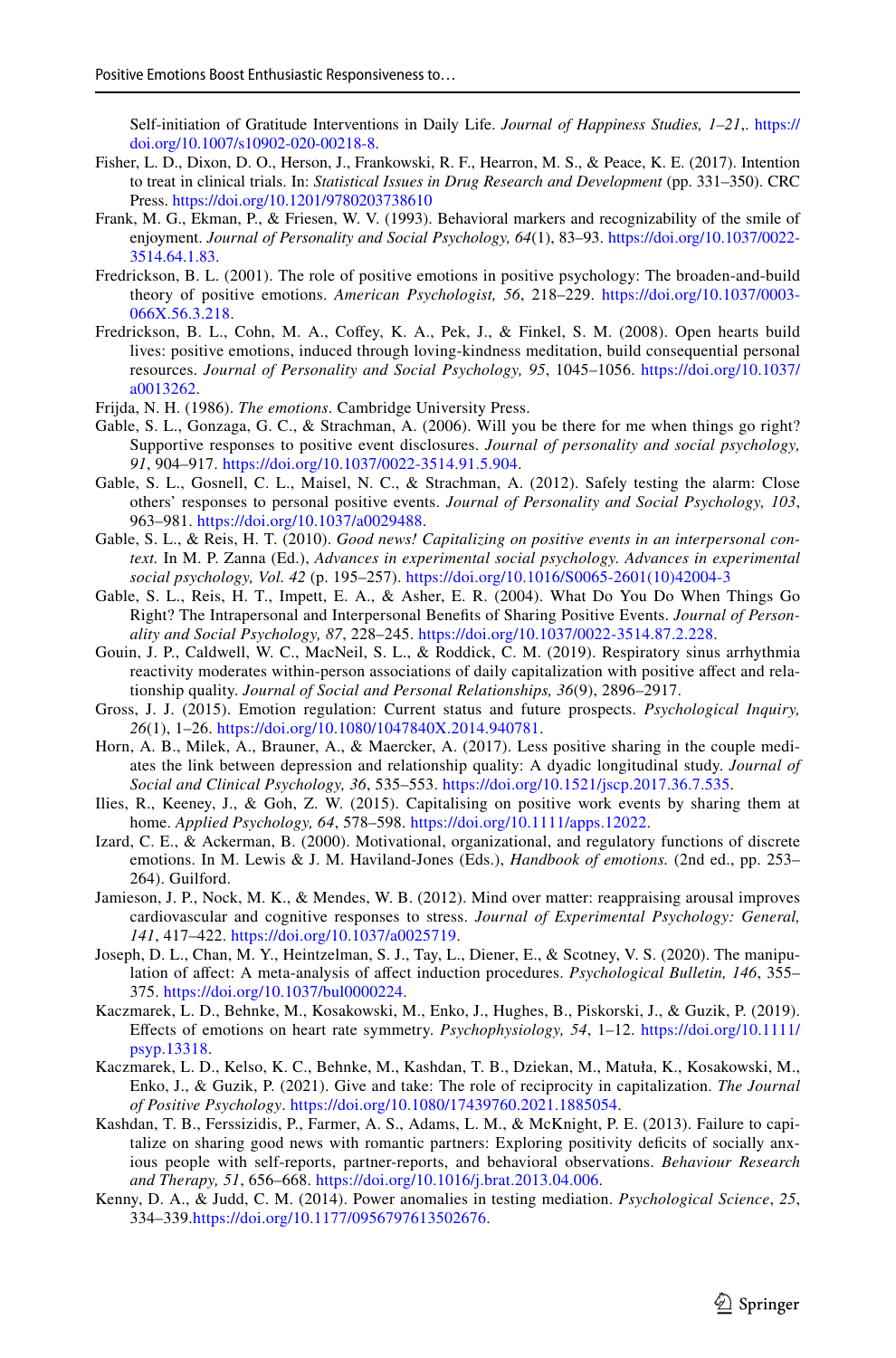- <span id="page-17-21"></span>Kreibig, S. D. (2010). Autonomic nervous system activity in emotion: a review. *Biological Psychology, 84*, 394–421. [https://doi.org/10.1016/j.biopsycho.2010.03.010.](https://doi.org/10.1016/j.biopsycho.2010.03.010)
- <span id="page-17-17"></span>Krumhuber, E. G., Küster, D., Namba, S., Shah, D., & Calvo, M. G. (2019). Emotion recognition from posed and spontaneous dynamic expressions: Human observers versus machine analysis. *Emotion*. [https://doi.org/10.1037/emo0000712.](https://doi.org/10.1037/emo0000712)
- <span id="page-17-6"></span>Lambert, N. M., Gwinn, A. M., Baumeister, R. F., Strachman, A., Washburn, I. J., Gable, S. L., et al. (2013). A boost of positive afect: The perks of sharing positive experiences. *Journal of Social and Personal Relationships*, *30*, 24–43.<https://doi.org/10.1177/0265407512449400>.
- <span id="page-17-0"></span>Langston, C. A. (1994). Capitalizing on and coping with daily-life events: Expressive responses to positive events. *Journal of Personality and Social Psychology, 67*, 1112–1125. [https://doi.org/10.1037/0022-](https://doi.org/10.1037/0022-3514.67.6.1112) [3514.67.6.1112.](https://doi.org/10.1037/0022-3514.67.6.1112)
- <span id="page-17-18"></span>Lewinski, P., den Uyl, T. M., & Butler, C. (2014). Automated facial coding: Validation of basic emotions and FACS AUs in FaceReader. *Journal of Neuroscience, Psychology, and Economics, 7*(4), 227–236. [https://doi.org/10.1037/npe0000028.](https://doi.org/10.1037/npe0000028)
- <span id="page-17-13"></span>Manovich, L., Ferrari, V., & Bruno, N. (2017). Selfe-Takers Prefer Left Cheeks: Converging Evidence from the (Extended) selfecity Database. *Frontiers in Psychology, 8*, 1460. [https://doi.org/10.3389/fpsyg.](https://doi.org/10.3389/fpsyg.2017.01460) [2017.01460.](https://doi.org/10.3389/fpsyg.2017.01460)
- <span id="page-17-3"></span>Mauss, I. B., Levenson, R. W., McCarter, L., Wilhelm, F. H., & Gross, J. J. (2005). The tie that binds? Coherence among emotion experience, behavior, and physiology. *Emotion, 5*(2), 175–190. [https://doi.](https://doi.org/10.1037/1528-3542.5.2.175) [org/10.1037/1528-3542.5.2.175](https://doi.org/10.1037/1528-3542.5.2.175).
- <span id="page-17-11"></span>Mauss, I. B., & Robinson, M. D. (2009). Measures of emotion: A review. *Cognition and Emotion, 23*(2), 209–237. <https://doi.org/10.1080/02699930802204677>.
- <span id="page-17-5"></span>Monfort, S. S., Kaczmarek, L. D., Kashdan, T. B., Drążkowski, D., Kosakowski, M., Guzik, P., Krauze, T., & Gracanin, A. (2014). Capitalizing on the success of romantic partners: A laboratory investigation on subjective, facial, and physiological emotional processing. *Personality and Individual Diferences, 68*, 149–153. <https://doi.org/10.1016/j.paid.2014.04.028>.
- <span id="page-17-19"></span>Muthén, L. K., & Muthen, B. (2017). *Mplus user's guide: Statistical analysis with latent variables, user's guide*. Muthén & Muthén.
- <span id="page-17-20"></span>Muthén, B. (2010). Bayesian analysis in Mplus: A brief introduction.
- <span id="page-17-9"></span>Netzer, L., Van Kleef, G. A., & Tamir, M. (2015). Interpersonal instrumental emotion regulation. *Journal of Experimental Social Psychology, 58*, 124–135. <https://doi.org/10.1016/j.jesp.2015.01.006>.
- <span id="page-17-12"></span>O'Rourke, H. P., & MacKinnon, D. P. (2015). When the test of mediation is more powerful than the test of the total efect. *Behavior Research Methods, 47*, 424–442. [https://doi.org/10.3758/s13428-014-0481-z.](https://doi.org/10.3758/s13428-014-0481-z)
- <span id="page-17-7"></span>Otto, A. K., Laurenceau, J. P., Siegel, S. D., & Belcher, A. J. (2015). Capitalizing on everyday positive events uniquely predicts daily intimacy and well-being in couples coping with breast cancer. *Journal of Family Psychology, 29*, 69–79.<https://doi.org/10.1037/fam0000042>.
- <span id="page-17-4"></span>Pagani, A. F., Donato, S., & Iafrate, R. (2013). Actively dealing with good fortune? Confrmatory factor analysis and gender invariance of the Perceived Responses to Capitalization Attempts (PRCA) scale. *TPM: Testing*. *Psychometrics, Methodology in Applied Psychology, 20*, 101–116.
- <span id="page-17-1"></span>Peters, B. J., Reis, H. T., & Gable, S. L. (2018a). Making the good even better: A review and theoretical model of interpersonal capitalization. *Social and Personality Psychology Compass, 12*, e12407. [https://doi.org/10.1111/spc3.12407.](https://doi.org/10.1111/spc3.12407)
- <span id="page-17-2"></span>Peters, B. J., Reis, H. T., & Jamieson, J. P. (2018b). Cardiovascular indexes of threat impair responsiveness in situations of conficting interests. *International Journal of Psychophysiology, 123*, 1–7. [https://doi.](https://doi.org/10.1016/j.ijpsycho.2017.12.005) [org/10.1016/j.ijpsycho.2017.12.005.](https://doi.org/10.1016/j.ijpsycho.2017.12.005)
- <span id="page-17-14"></span>Reis, H. T., Smith, S. M., Carmichael, C. L., Caprariello, P. A., Tsai, F. F., Rodrigues, A., & Maniaci, M. R. (2010). Are you happy for me? How sharing positive events with others provides personal and interpersonal benefts. *Journal of Personality and Social Psychology, 99*, 311–329. [https://doi.org/10.1037/](https://doi.org/10.1037/a0018344) [a0018344](https://doi.org/10.1037/a0018344).
- <span id="page-17-8"></span>Reis, H. T., Maniaci, M. R., & Rogge, R. D. (2017). Compassionate acts and everyday emotional well-being among newlyweds. *Emotion, 17*(4), 751–763.<https://doi.org/10.1037/emo0000281>.
- <span id="page-17-15"></span>Rottenberg, J., Ray, R. D., & Gross, J. J. (2007). Emotion elicitation using flms. In J. A. Coan & J. J. B. Allen (Eds.), *The handbook of emotion elicitation and assessment.* (pp. 9–28). Oxford University Press.
- <span id="page-17-16"></span>Ruef, A. M., & Levenson, R. W. (2007). Continuous measurement of emotion: The afect rating dial. In J. A. Coan & J. J. B. Allen (Eds.), *Series in afective science. Handbook of emotion elicitation and assessment*(pp. 286–297). New York, NY, US: Oxford University Press.
- <span id="page-17-10"></span>Russell, J. A., & Carroll, J. M. (1999). On the bipolarity of positive and negative afect. *Psychological Bulletin, 125*, 3–30. [https://doi.org/10.1037/0033-2909.125.1.3.](https://doi.org/10.1037/0033-2909.125.1.3)